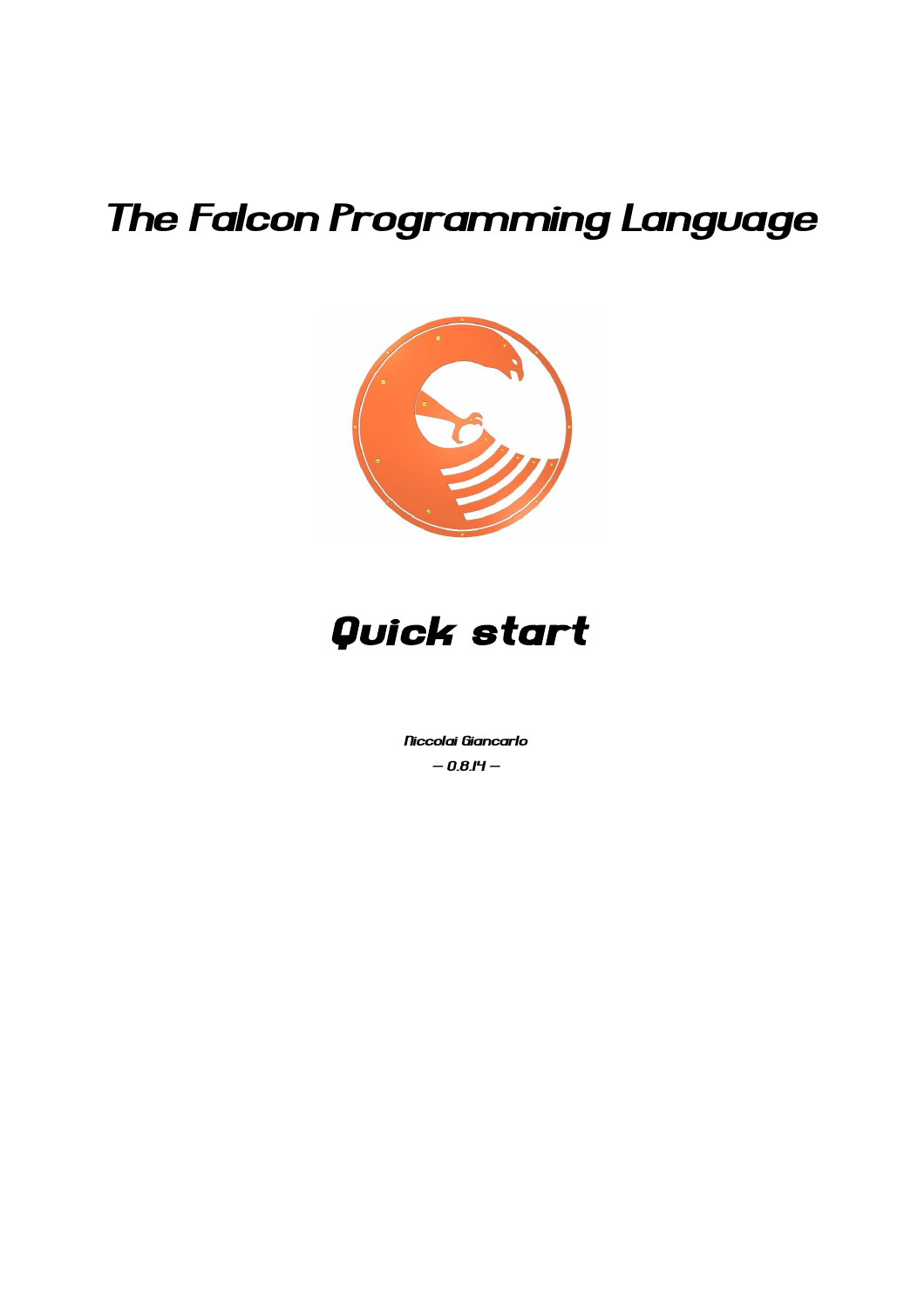© Niccolai Giancarlo 2009

*This document is released under the "GNU Free Documentation License 1.2" that can be found at <http://www.gnu.org/copyleft/fdl.html>*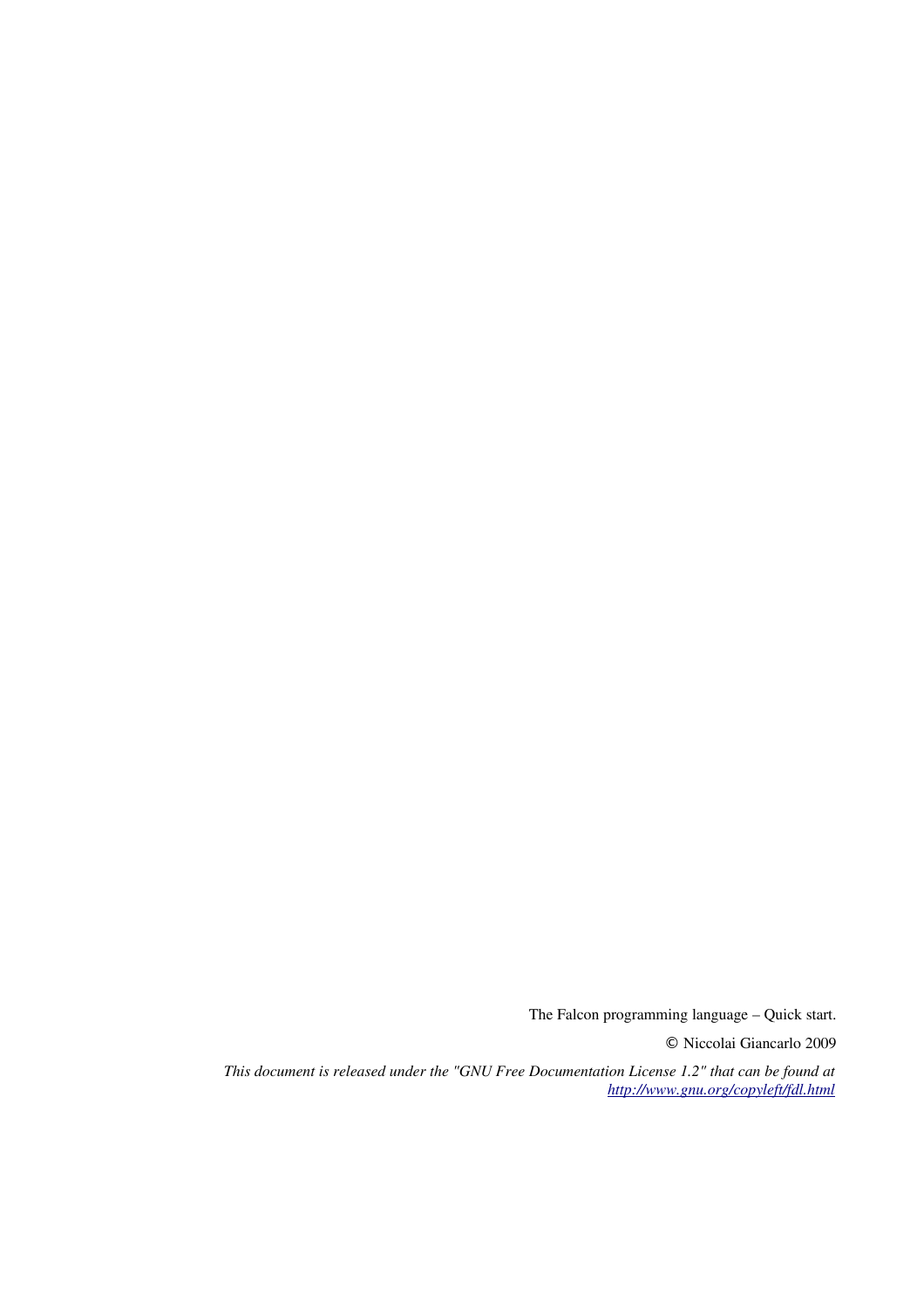## **Table of contents**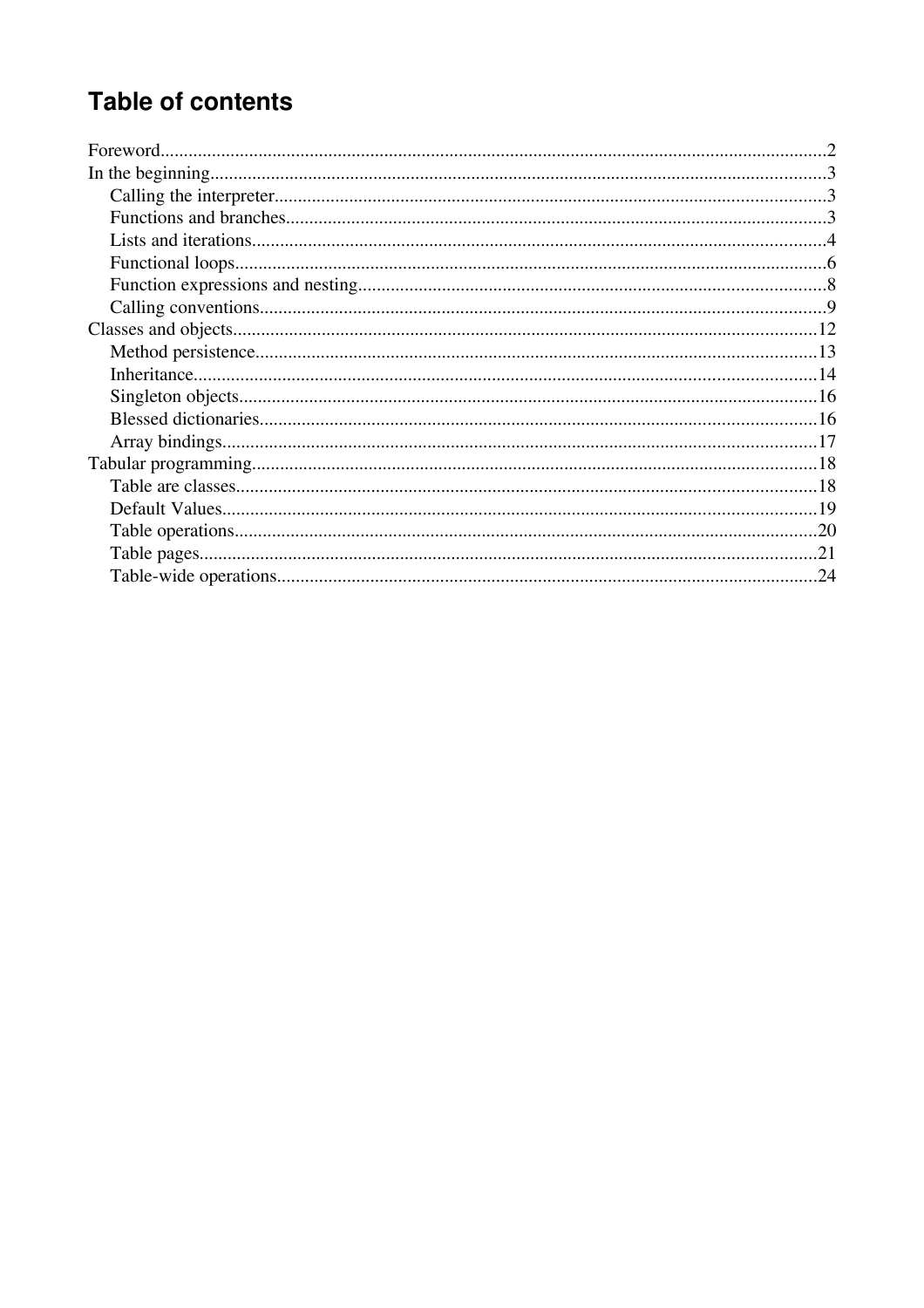

## **Foreword**

This document is a quick and dirty introduction to the basic Falcon concepts. It's intended for those who know basic programming concepts. The target reader of this document knows what's a branch, an operator, a variable, a loop and so on.

As Falcon introduces some new concepts and bends some old concepts into something quite different, we're not expecting the reader to know everything about programming. Although we expect you not to be surprised by an if/else branch, a while loop, or what a return is supposed to do. More or less, you don't need to know anything else; and even if you know more, you may want to unlearn and relearn what you know once you understand how powerful an old concept can become if is gently pushed a bit forward, or mixed with something else.

Also, we're not starting exactly from the basics. The basics (for example: making sums, math expressions, accessing strings, and well... other basic things) are important for sure, but they're terribly boring and nowadays also terribly standard. Or to be more precise, Falcon does the basics in a pretty standard/old fashioned way. In our opinion, trying to be fancy with the basics may look cool on a quick start guide and can even save a few keystrokes here and there, but it is not what makes programming easier or more fun. Being fancy will however allow for some early, surprising effects.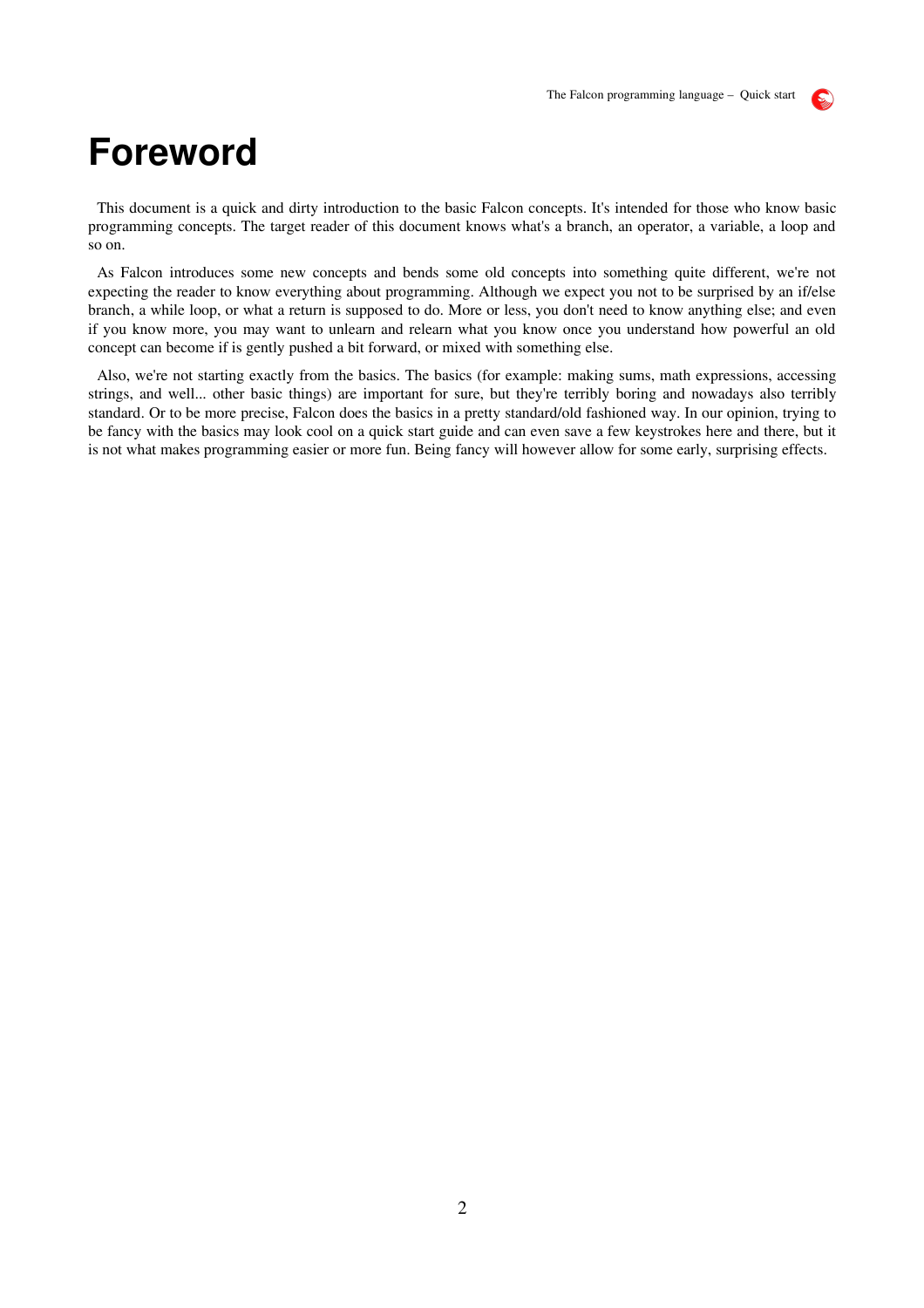

# **In the beginning...**

Falcon is a powerful programming language, a scripting engine and an interpreter that can be run from the command line of most modern operating systems. It provides users with six programming paradigms (procedural, object oriented, prototype oriented, functional, tabular and message oriented), and comes with an ever growing set of modules which extends the functionality of the base language.

While maintaining a relatively common set of basic concepts that can be found in modern typeless scripting languages, Falcon introduces some new concepts that allow a mix of different programming paradigms in an unique blend. Yet, each one of the available programming styles can be used separately. You can pick the style you feel most comfortable with, or the one more appropriate to solve the situation at hand.

#### **Calling the interpreter**

First, we'll invoke Falcon from the command line as an interactive interpreter. From the command line, type

```
$ falcon -i
```
A disclaimer and an arrow shaped prompt will inform you that Falcon is waiting for expressions to evaluate. For example,

>>> 1+1 : 2

Falcon will show the result of the last evaluation prefixed with ":". Let's get some confidence with the basic I/O means that we'll use in this tutorial.

The printl function prints a list of comma separated items; as does the "fast print statement", which can be invoked by writing a single "greater than" symbol in front of a line. The inspect function gives additional information about the contents of a variable, describing its type and navigating through components of complex items.

So, a simple "Hello world" can be written as...

```
>>> printl("Hello world")
Hello world
>>> > "Hello world"
Hello world
>>> inspect( "Hello world" )
"Hello world"
```
Notice that inspect has shown the string surrounded by quotes to indicate its type.

#### **Functions and branches**

Other than using predefined functions, we can also define new functions in our programs. The following function determines the age of the caller and hails correctly.

```
>>> function hail( name, age )
```
As soon as we enter the function declaration statements, which tells Falcon we want to declare a function that should receive two parameters, the prompt turns into a "..." indicator. This indicates that a lexical context has been opened, and that no evaluation will be performed till the matching context closing statement (in our case, end) is found.

 $\ldots$  if age < 0 ... > "Sorry, you're way too young"

The if statement tells Falcon that the following statements are to be executed only if the specified condition is matched.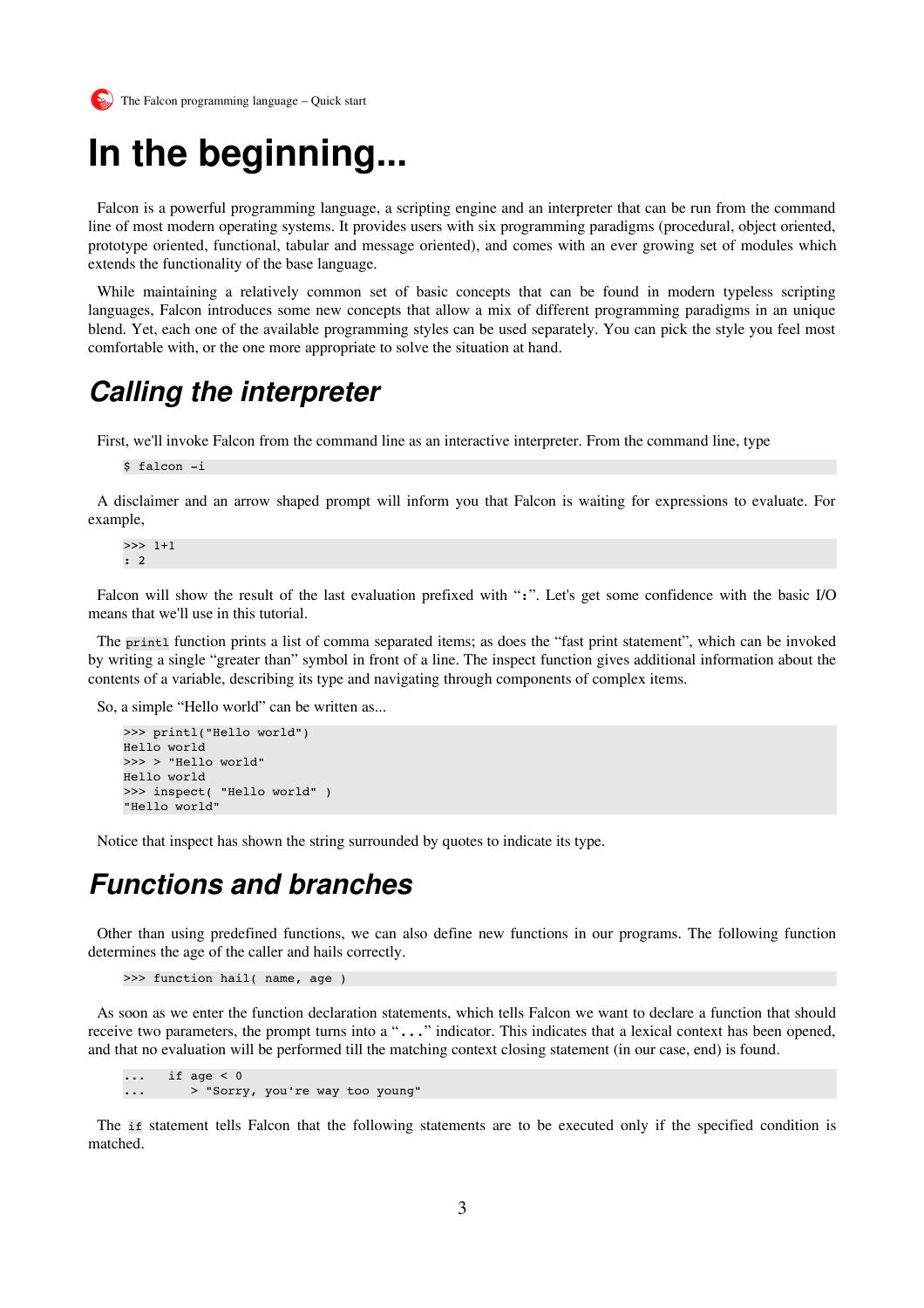$\mathbf{S}_n$ 

 $\ldots$  elif age  $\leq 12$ ... > "Hello ", name

The elif statement indicates that following statements are evaluated only if the condition is valid and previous if or elif conditions are not matched. So, the above print statement is to be executed only when age is greater than 0 but less or equal to 12.

```
\cdots elif age \leq 21\ldots > "Yo ", name, "!"
...   else
... > "Good morning, Mr. ", name
...   end
```
Finally, the else statement requires evaluation of the following statements only if none of the if and elif conditions were matched. The if-elif-else block is closed by an end statement. Both elif and else are optional, so an if-elif-else branch may just be formed by an if, related statements and end.

We still need to close the function:

... end

Now the prompt returns into the usual " $>>$ " where we can try to call our new function by passing some values to it.

```
>>> hail( "Jane", 4 )
Hello Jane
>>> hail( "Eric", 15 )
Yo Eric!
>>> hail( "Sanders", 40 )
Good morning, Mr. Sanders
```
#### **Lists and iterations**

Falcon has several ways to iterate through a list of elements. First, let's create the basic type of list, the array, and store it in a variable:

```
>>> data = ["john","mary","jane","edward"]
: Array
```
The string ": Array" is printed to inform us that data was parsed and stored as an array. We can see what's inside it using inspect:

```
>>> inspect(data)
Array[4]{
       "john"
       "mary"
       "jane"
       "edward"
}
```
Array elements can be accessed by specifying a zero-based index between brackets; for example to find the third element in the array...

>>> data[2] : jane

The index "2" retrieves the element n.2, which is the third element (as the first is numbered zero). Knowing this, we can see what's in the array by using an integer variable that is incremented at each loop:

```
>>> i=0
: 0
>>> while i < data.len()
... > "Item ", i, ": ", data[i]
\cdots i=i+1
```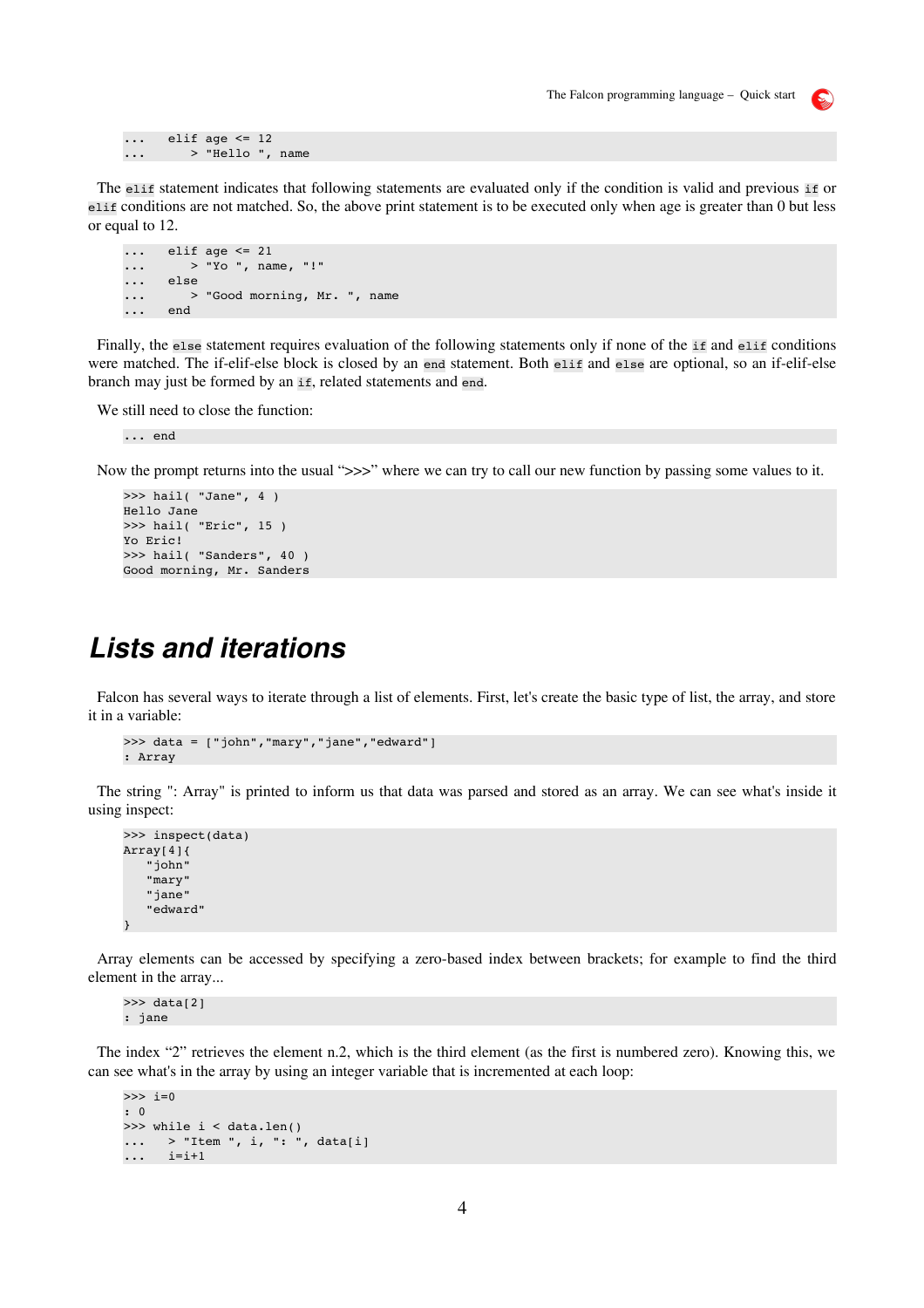```
... end
Item 0: john
Item 1: mary
Item 2: jane
Item 3: edward
```
Notice that after inserting the "while" command, the prompt changed into a "...". This is because falcon recognizes that while is a *block statement*, which repeats a list of statements comprised between itself and the matching "end" statement.

 The while loop iterates until the condition specified in the while line becomes false. In this case, it loops until i becomes greater than or equal to the size of the data array. At each loop, the i variable and the corresponding element in the data array are fast printed. Then, the variable is incremented by assigning to itself its current value plus one.

The same effect can be achieved by rewriting the above while loop in a more compact form:

>>> while  $i <$  data.len(): > @ "Item \$i: ", data[i++]

The ":" symbol indicates that the block instruction will actually contain only one statement, which will be written on the same line. This is a shortcut for writing blocks on one line. The "@" symbol is the *string expansion operator*. Strings and variables following that operator are parsed in search of "\$" followed by a variable name. The current value of the variable is then substituted into the string and returned. The "++" operator works exactly as the homonym operator found in the C language, incrementing the variable near to it.

We'll see other constructs for language components now, as there is a loop which may be more useful to traverse sequences: the for/in loop.

```
>>> for name in data
\ldots > @"Hello $(name)!"
... end
Hello john!
Hello mary!
Hello jane!
Hello edward!
```
The variable name, which is specified inside the block between the for statement and the end keyword assumes the value of each element in the data vector in turn. Notice also the parenthesis near the "\$", which can be used to disambiguate variable names in string expansions.

The for/in loop can contain three special blocks: forfirst, formiddle, and forlast which are executed respectively before the first element, after every element except the last one, and after the last element. For example, a well formatted list can be printed with:

```
>>> for name in data
...    forfirst: >> "Hello to "
...    formiddle: >> name, ", "
...    forlast: > "and ", name, "."
... end
Hello to john, mary, jane, and edward.
```
Notice that the ">>" operator was used to write text without a newline after it. Being block instructions, forfirst, formiddle and forlast can be shortened with the colon ":" separator. Also, it is possible to write instructions outside the special blocks to have them executed every time. We can achieve a similar effect with this code:

```
>>> for name in data
...    forfirst: >> "Hello to "
\ldots \gg name
...    formiddle: >> ", "
...    forlast: > "."
... end
Hello to john, mary, jane, edward.
```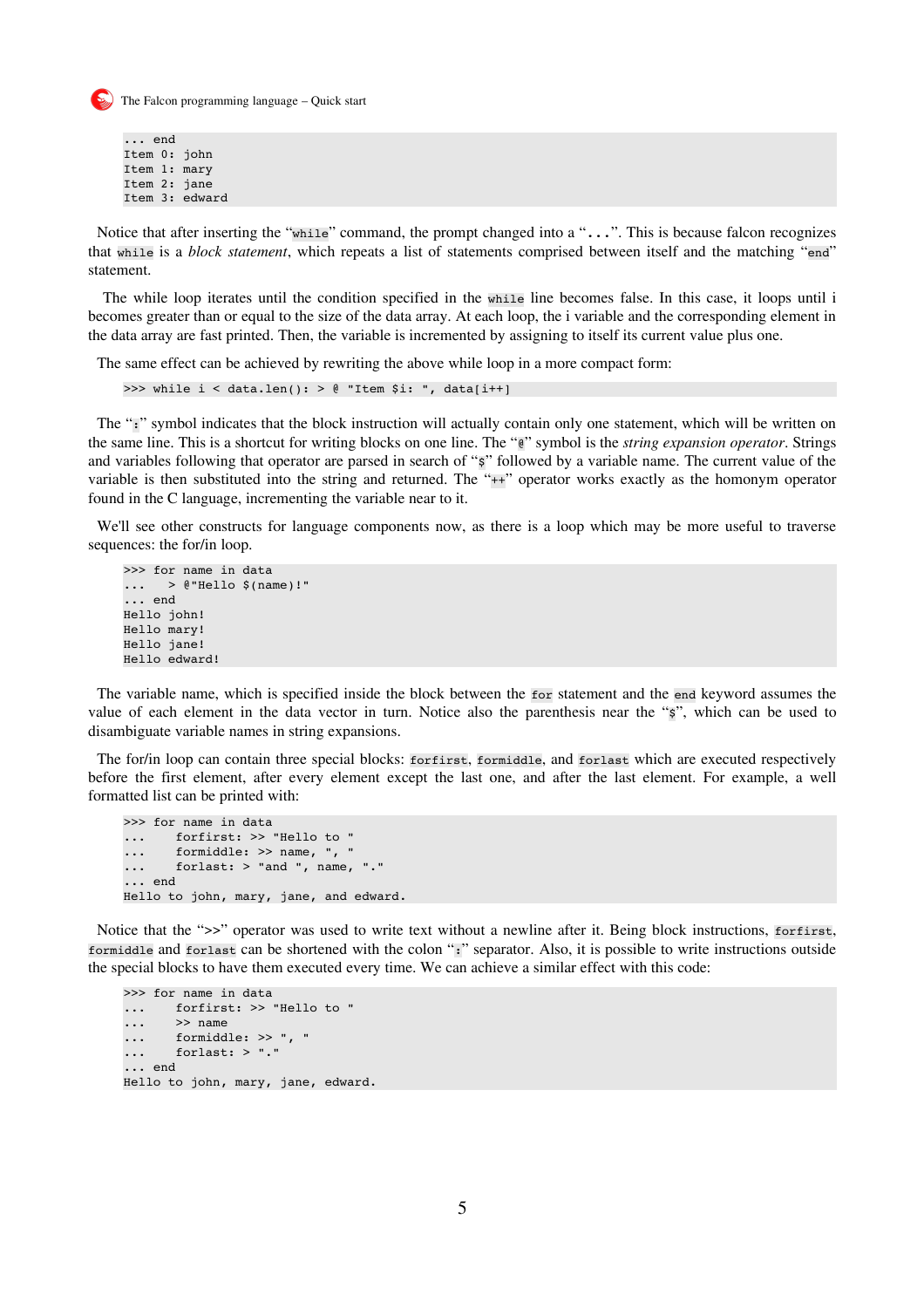

## **Functional loops**

Falcon provides a wide range of functional operations to perform loops and iterate over lists. The functions dolist and times allow each element of the list to be worked on via functional constructs. Also mapping and filtering operations are provided, but we will see them in a later section.

For now, let's just introduce the simplest functional loop possible:

```
>>> dolist( printl, data )
john
mary
jane
edward
```
The dolist function calls iteratively the function in the first parameter; passing each element taken from the list specified in the second parameter to the function one each time.

Now, we have to take a step back and see how functions can be made more "interesting", so that they can be used in ways that are more creative than just receiving a parameter at a time. For this reason, let's examine another way to call functions:

```
>>> printl( "Hello this way" )
Hello this way
>>> [printl, "Hello another way"]()
Hello another way
```
Yes, in Falcon you can call arrays (and a whole lot of other things), and you can even call them in pretty creative ways, like in the following example:

```
>>> f = .[ printl "%%%= " ]
: Array
>>> f( "A value" )
%%%= A value
```
The first instruction is a *comma-less* array declaration. Declaring an array with the ".[" (dot-square) symbol instead of the "[" (square parenthesis) specifies that when the array items are written, they will be separated by just white space instead of commas.

In other words, f is just an array, in fact...

```
>>> inspect(f)
Array[2]{
      Ext. Function printl
      "%%%= "
}
```
Calling it will actually call the function on top of the array, which will receive the other array elements and the other parameters passed dynamically in the call as its own parameters. So,

*.[ func p1 p2 ... pk ]( pk+1, ..., pn ) == func( p1, p2, ..., pn )*

Knowing this, we can make our little loop a bit more interesting:

```
>>> dolist( .[ printl "Item: "], data )
Item: john
Item: mary
Item: jane
Item: edward
```
This is fun, but what if we want our item to not be the last element passed to the processing function?

In that case, we should declare a temporary function that takes the parameter which is given it by dolist and then places it in the right position. The "lambda" keyword declares a lambda (or "parametric") expression.

```
>>> dolist( lambda a => printl( "Item: ", a, "." ), data)
Item: john.
```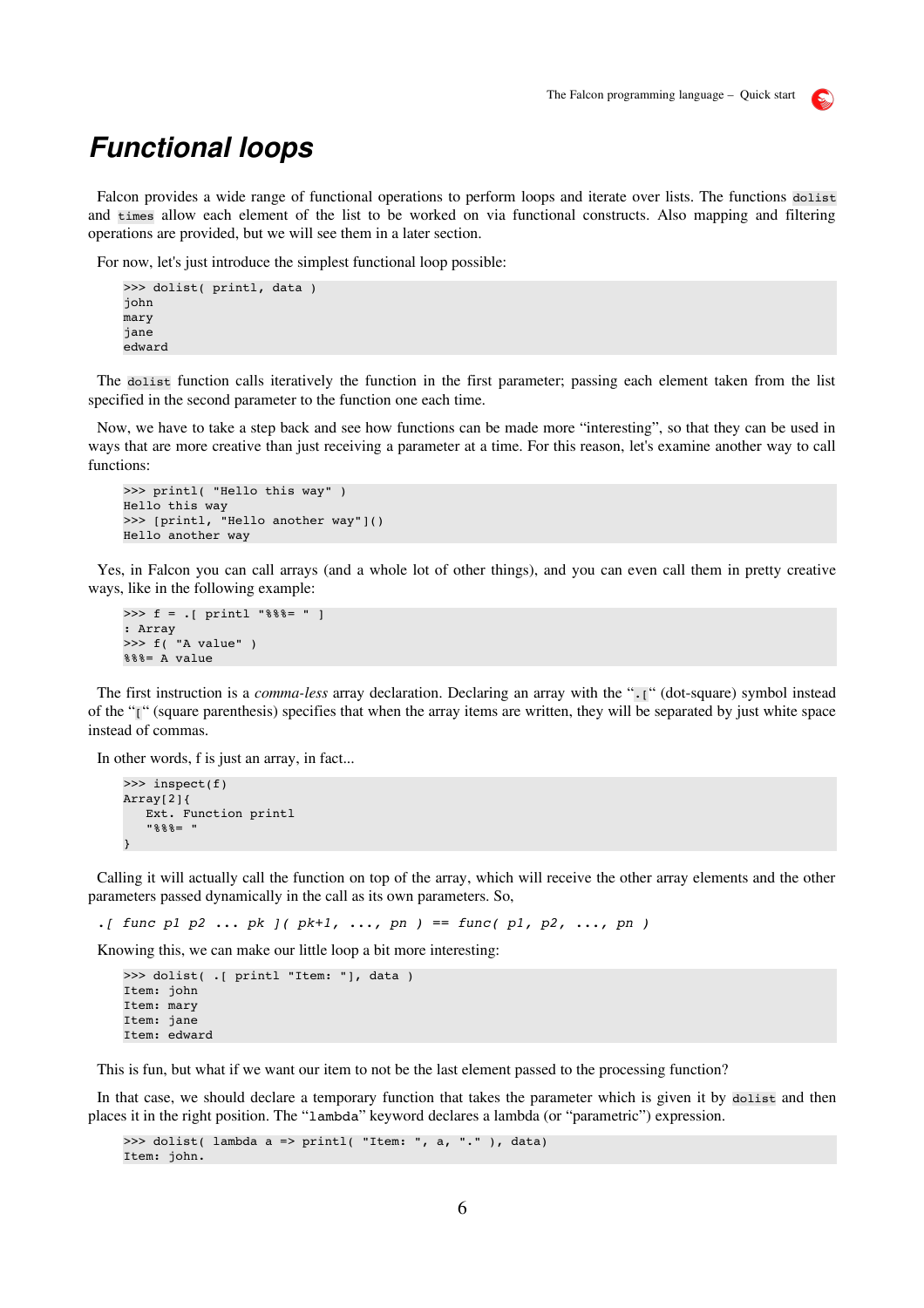```
Item: mary.
Item: jane.
Item: edward.
```
The parameter (or list of parameters) of a lambda expression are indicated after its declaration, while the expression itself is to be written after an arrow "=>" symbol. Lambda expressions are values themselves, and they can be recorded in variables for later usage and calls, as callable arrays:

```
\gg 1 = lambda a => printl( "Some value: ", a )
: Function _lambda#_id_2
>>> l( 100 )
Some value: 100
>>> dolist( l, data )
Some value: john
Some value: mary
Some value: jane
Some value: edward
```
In case the position of the current item in the list being processed needs to be known, the times function comes into help. The times function evaluates in turn a sequence of callable elements, passing them a value which changes at each loop. There are many ways in which this value can be given to the called elements, but what we want to show now is a type of item called *late binding*.

```
>>> 1 = .[ times data.len() &i .[ .[ printl "Item: " &i "."]]]
: Array
>>> l()
Item: 0.
Item: 1.
Item: 2.
Item: 3.
: 4
```
Late binding allows us to associate a variable with a value during array call and functional evaluation. The times function calls each callable item in the list a determined number of times (in our case, the length of the data array), taking the late binding "&i" and changing its value each time. Finally, it returns the last value that was assigned to the loop variable, the one that made the loop to terminate.

An interesting aspect of late bindings is that they can be inspected, and even modified, at a later time:

>>> l.i : 4  $>> 1$ .  $i = 5$ : 4 >>> l.i : 5

The "&i" late binding in the l array can be accessed via the dot operator, and it can be also modified (notice that while being modified, the value of the expression is the previous value that was formerly held in the binding).

So, can we get the elements in our data array via late bindings?

This is a bit more complicated. In fact, the following sequence won't work:

```
>>> 1 = .[ times data.len() &i .[ .[ printl "Item: " data[&i] "."]]]
AccessError RT0047 at falcon.intcomp.__main_:1(PC:56): Access array out of bounds (LDV)
```
In fact, array access (the data[ $\&i$ ] expression) is a live expression, which is evaluated while creating the 1 array; so the current value of &i is taken. To access data in an array during a functional evaluation, it must be accessed functionally. But there is another small complication:

```
>>> l = .[ times data.len() &i .[ .[ printl "Item: " .[lambda n => data[n] &i] "."]]]
: Array
>> 1()Item: Array.
Item: Array.
Item: Array.
Item: Array.
```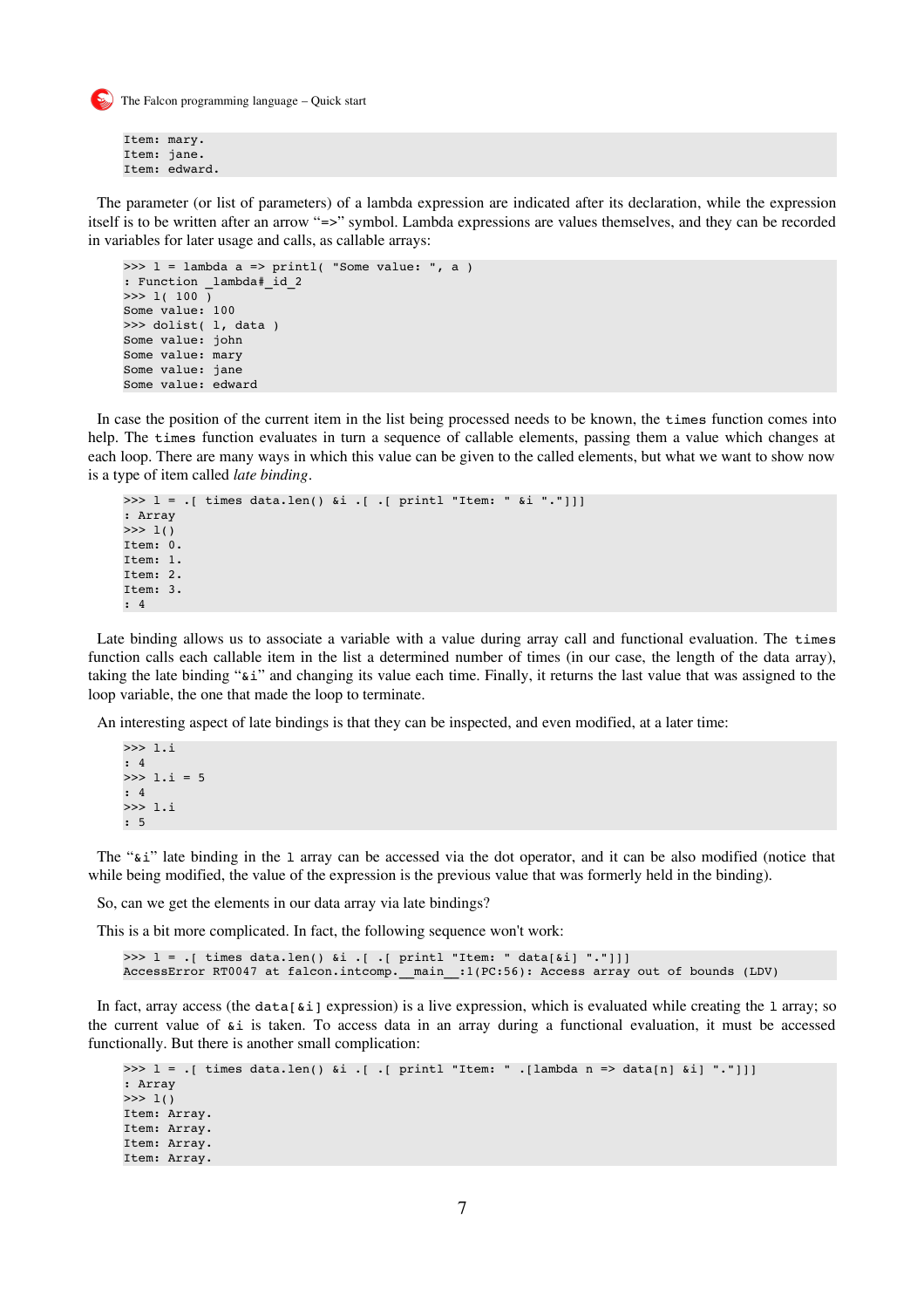

Remember when I said that times "calls" each element of the given array? That's exactly what it does. The elements are called as they are, untranslated. So, printl sees just an array as the second parameter. To tell Falcon that we also want that array to be considered as a functional sequence to be evaluated, we must be explicit and ask for functional evaluation with the eval construct:

```
>>> l = .[ times data.len() &i .[ .[ eval .[ printl "Item: " .[lambda n => data[n] &i] "."]]]]
: Array
\gg > 1()Item: john.
Item: mary.
Item: jane.
Item: edward.
: 4
```
The eval function evaluates functionally the sequences it receives as parameters. Functional evaluation means to recursively search for callable arrays and then call them, inner to outer, substituting their return value in the final call of their parent element (this is a bit of an informal definition, but we're in the middle of a tutorial, aren't we?). As this operation is expensive, the times function doesn't automatically perform it.

I know what you're thinking. "Does this all have to be so complicated?"

No, not really. I have just shown the "hard way". We can make it simpler, and also see a very important feature of Falcon: module loading.

The modules known as "feathers" are considered fundamental for Falcon. Among them is a a module called funcext (functional extensions) which provides functions which are tailored for functional evaluations. One of the provided functions is the "at" function which returns the nth element of an array.

```
>>> load funcext
>>> at( data, 2 )
: jane
```
: 4

Also, we may use the xtimes function that unlike times, forces evaluation of each element in the loop.

```
>>> l = .[xtimes data.len() &i .[.[printl "Item: " .[at data &i] "." ]]]
: Array
>>> l()
Item: john.
Item: mary.
Item: jane.
Item: edward.
```
#### **Function expressions and nesting**

The function declaration is a top level statement; functions can be declared as we have seen only at a top level, that is, it is not possible to declare a local function inside another function. Trying that will raise an error:

```
>>> function test()
... function test1()
SyntaxError CO0136 at 40: Functions must be declared at toplevel
... end
>>>
```
But there is another way to declare functions which allow nesting: nameless functions may be used as expressions, in a similar way to lambda expressions:

```
\Rightarrow >> \Rightarrow "abs(-10)= ", (function(value); return (value>=0 ? value: -value); end)(-10)
abs(-10) = 10
```
Using the function keyword immediately followed by the parameter declaration opens a "nameless function". The return statement returns a value determined by the "?:" fast if expression. This expression is similar to the corresponding C expression and returns the value before the ":" symbol if the expression before the "?" symbol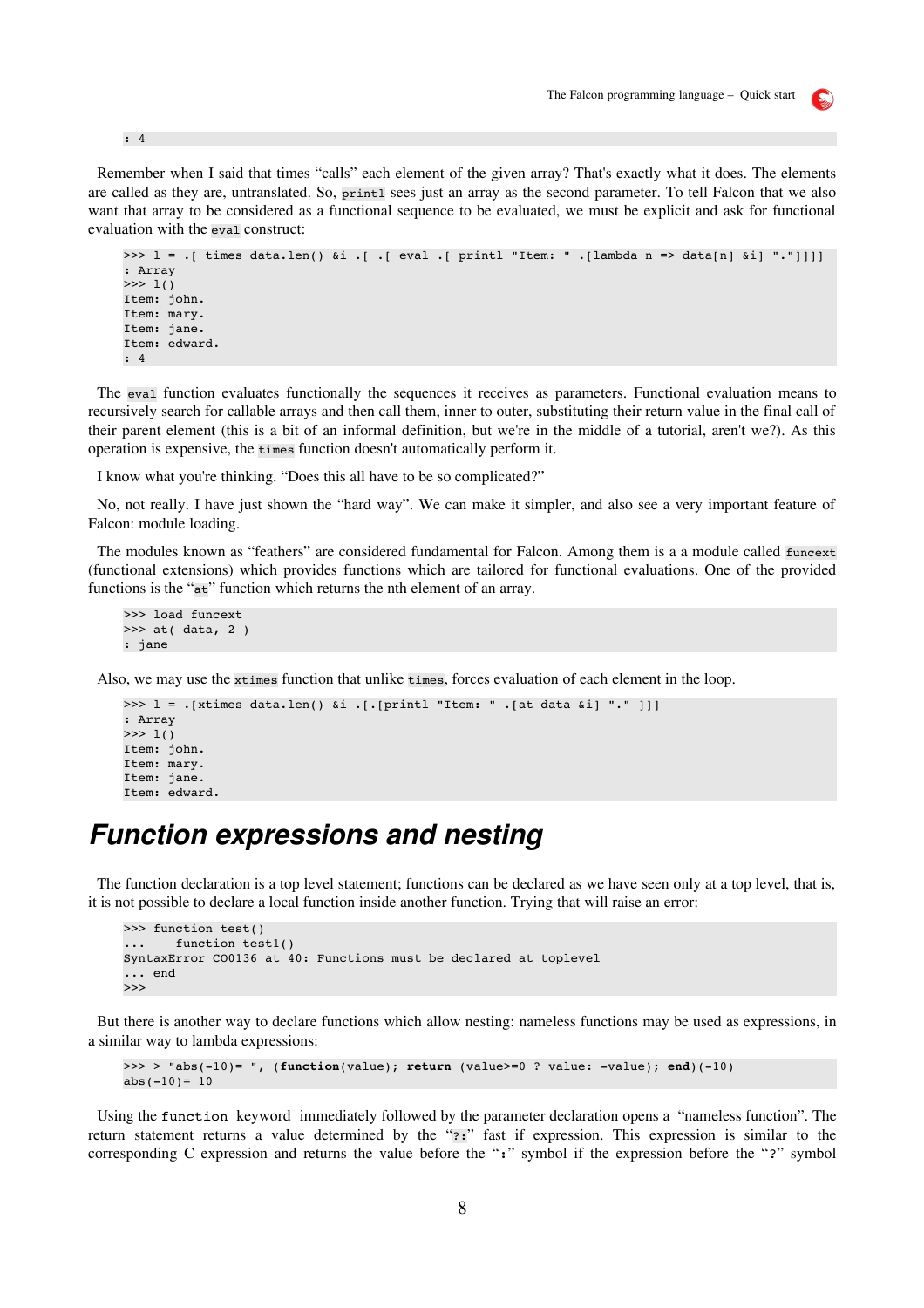

evaluates to true, while it returns the value past the ":" if the expression is false. We have packed everything on a line using the separator ";", which works exactly as if an end-of-line was entered, because it is easier to write in the interactive interpreter. A real program would probably read:

```
(function(value)
  return value >= 0 ? value : - value
end)(-10)
```
Now, what exactly happened?

The fact is that nameless functions, once closed by their end, become valid expressions. As they represent functions, they are also callable. In the example, the nameless function was called by applying the  $(-10)$  call right after the declaration of our nameless function. Of course, as they are expressions, nameless functions can also be assigned to any variable, or used where we used lambda expressions in the previous examples. So:

```
\gg xbs = function(value); return value \ge 0 ? value : -value; end
: Function _lambda#_id_2
\gg \times \frac{x}{s} (-10): 10
```
Functions declared this way, as well as lambdas, perform a "closure". This means that local variables and parameters declared in the parent scope are "closed", frozen as they are and then used in the same state as when the function was called. For example:

```
>>> function makeMultiplier( amount )
... return (function( value ); return amount * value; end)
... end
>>> m2 = makeMultiplier( 2 )
: Array
\gg \gg \text{m4} = makeMultiplier( 4 )
: Array
>> m2(10)
: 20
>> m4(10)
: 40
```
What's going on?

First, we've declared a function that has a parameter "amount"; that parameter is local to the outer function, so when we name it in the inner function, its value is recorded and fed in the return value. Falcon then tells us that the value is an array; in fact:

```
>>> inspect(m4)
Array[2]{
      Function _lambda#_id_2
   int(4)}
```
The Falcon compiler has closed the desired value in this callable array, which can then be called the way we did or the array may be inspected and changed at a later time.

#### **Calling conventions**

Falcon adopts a relaxed calling convention; this means that the parameters you put in the call do not need to strictly match the parameters declared in the function declaration. If the caller provides more parameters than required, the extra ones will simply be ignored (but they can be retrieved nevertheless using language functions). If fewer parameters are provided than expected, the ones not given will be filled with nil.

This example demonstrates the concept:

```
>>> function testPars( one, two )
... > @ "one: $one; two: $two"
... end
>>> testPars(1,2)
one: 1; two: 2
```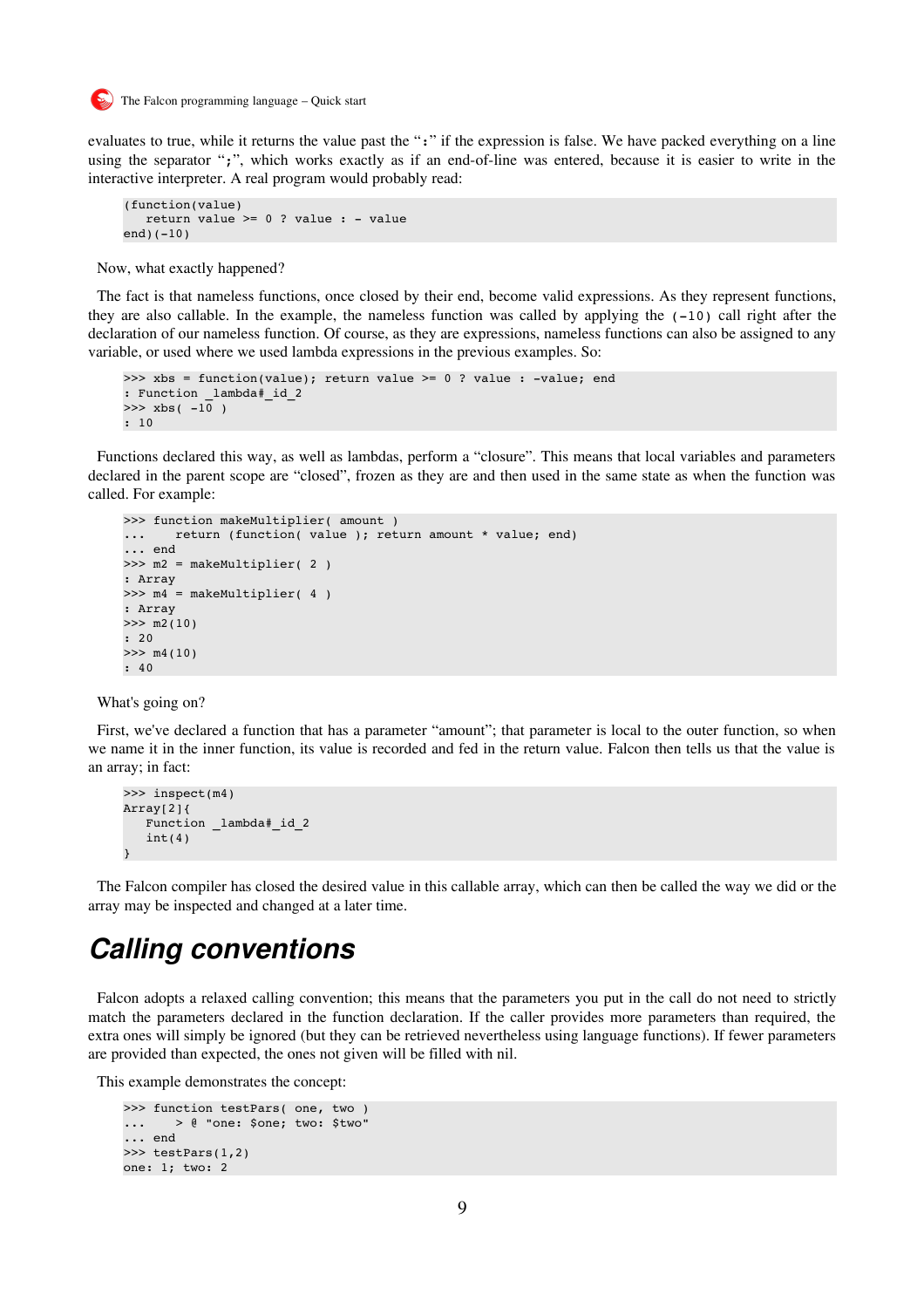```
>>> testPars(1)
one: 1; two: Nil
>>> testPars(1,2,3)
one: 1; two: 2
```
Notice the "@" string expansion operator used to print the parameters.

Falcon also supports the named parameter call convention; in other words, you can directly name what parameter(s) you want to provide a value for.

```
>>> testPars( two|"some value" )
one: Nil; two: some value
```
The pipe "|" allows to name directly a parameter for which a value is given; other unnamed parameters are filled with nil. Both conventions can be merged in the same call:

```
>>> testPars( two|"some value", "first" )
one: first; two: some value
```
Initially, all of the unnamed values are used to fill the parameter list, as if the named values did not exist. Then the named values will be assigned to the list, possibly replacing parameters assigned by unnamed values.

One interesting aspect of the named call convention is that the "|" pipe operator isn't simply a grammar sugar seeking the parameter in the function definition. It creates what is called *future binding*. Similarly to late bindings, which take a value only when evaluated in a functional context or in a array call, future bindings receive a value that is kept dormant until they are found relevant (i.e. in function calls). Also, while the left part of the pipe expression must be a symbol, the right part can be any Falcon expression.

For example:

```
>>> param = two | "a" + " " + "composed" + " " + "string"
: &two
>>> testPars( param )
one: Nil; two: a composed string
```
The future binding stored in the variable has been diligently applied in the function call. And of course, this also works in delayed array calls:

```
>>> v = .[testParts param]: Array
>>> inspect(v)
Array[2]\{   Function testPars
      &two
}
>>> v()
one: Nil; two: a composed string
```
To obtain the benefit of the implicit variable parameters call convention, we need some core functions that will tell us about the parameters that have been currently passed to our function. The function paramCount returns the number of parameters with which the caller function has been called, and the function parameter returns the nth positional parameter, the first one begin numbered 0.

The following example takes the first parameter as fixed; other parameters are then printed in a loop.

```
>>> function xprint( prompt )
... for p in [1 : paramCount()]
... > prompt, parameter( p )
...    end
... end
>>> xprint( "**", "one", "two", "three" )
**one
**two
**three
```
The for/in loop in this example counts from and including 1 up to but excluding the number returned by paramcount. It's a "ranged" for/in loop, and the  $[x:y]$  notation creates a range.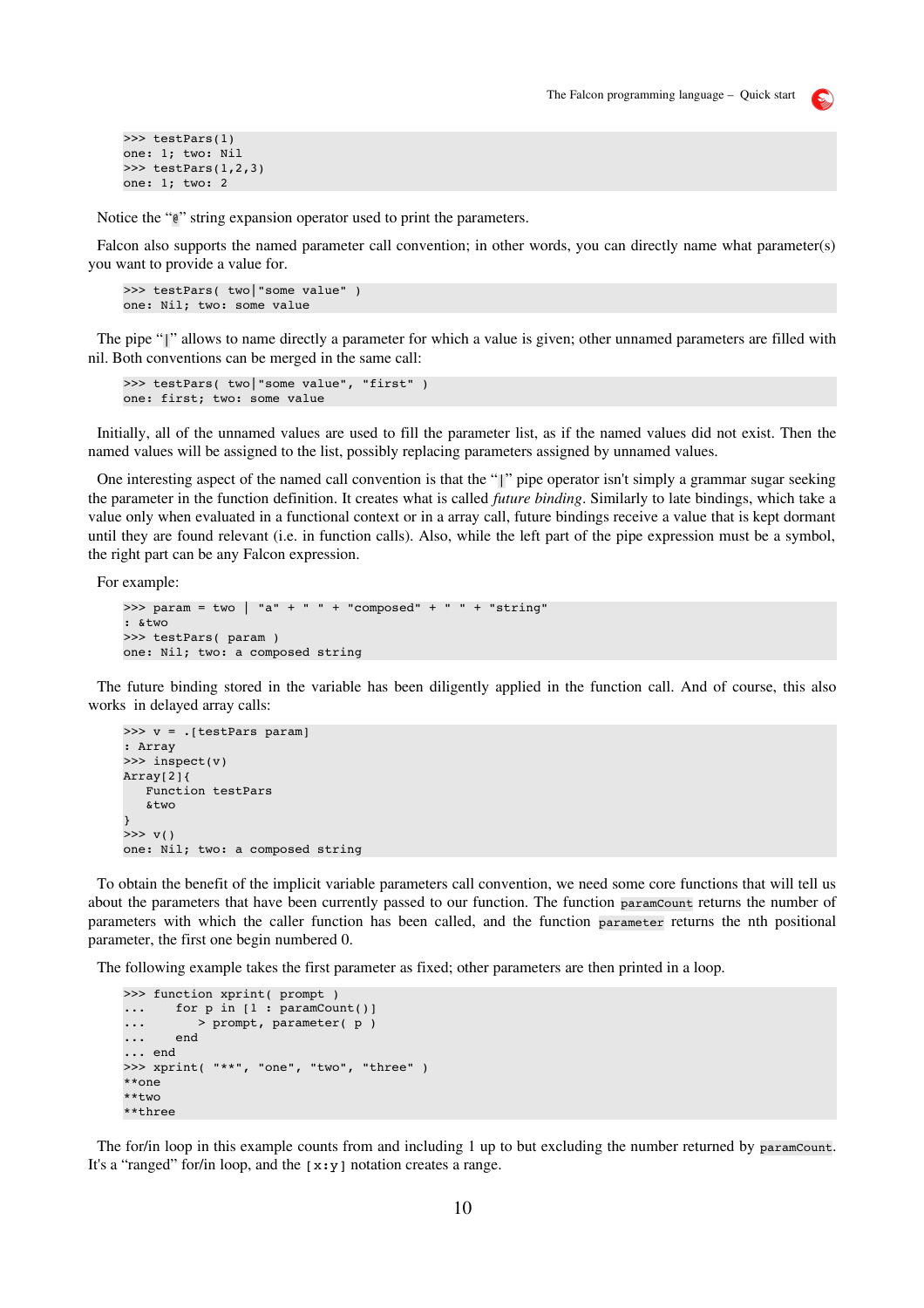

Example:

```
>>> range = [0:2]
: [0:2]
>>> for number in range: > number
0
1
```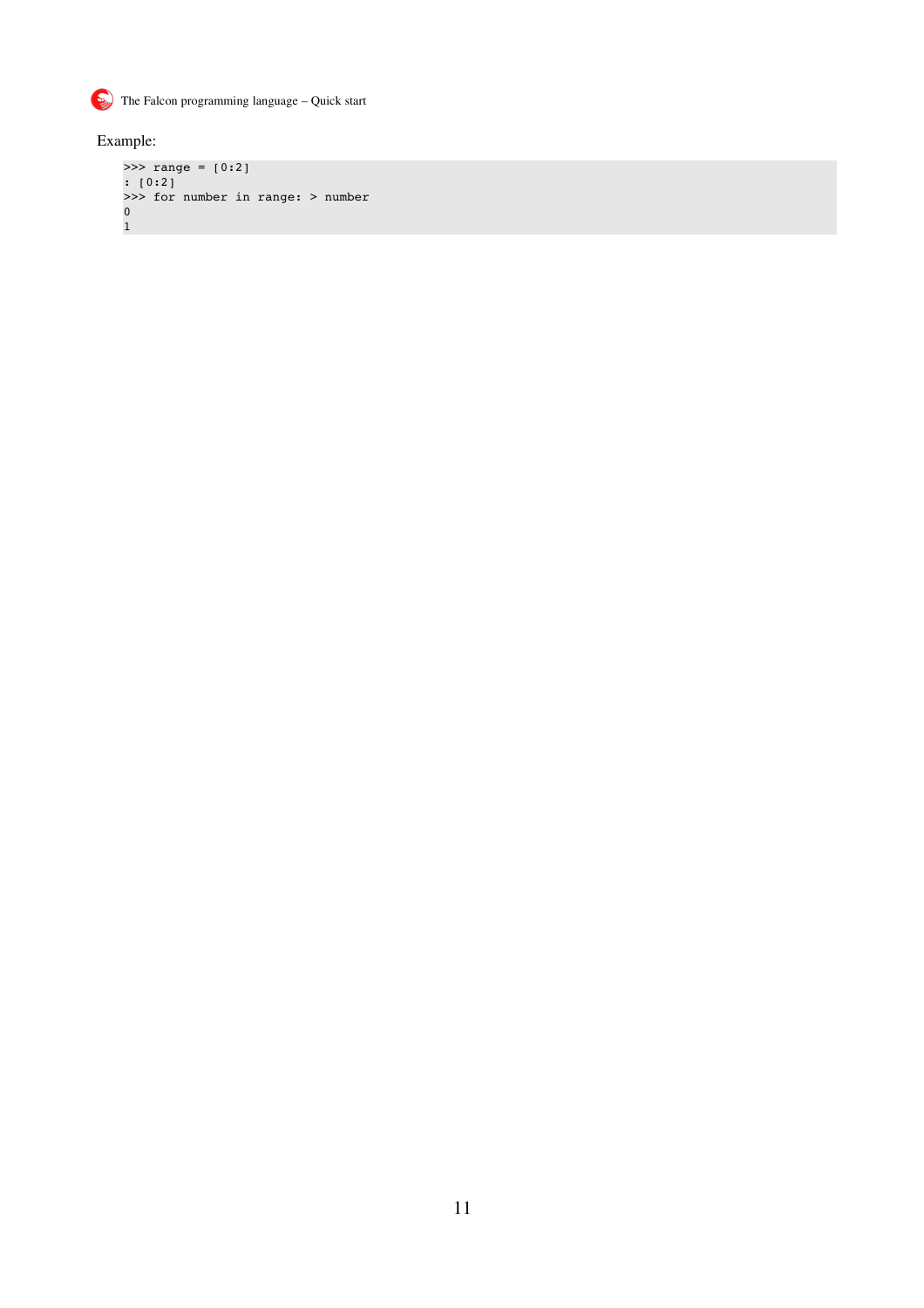#### $\mathbf{E}$

## **Classes and objects**

At last, some OOP. Well, if it's OOP that you want, Falcon will give you even more than you'd expect. In fact, classes are just one of the means by which Falcon provides OOP constructs; we have more. Other than classes, Falcon knows the concepts of singleton objects, blessed dictionaries, tables and array (OOP) bindings. We're seeing the classes and objects here; we'll leave the somewhat more creative concepts of tables and bindings for the next chapter.

Classes are types of similar items, having some common data structure (properties) and operations that can be performed on that data (methods). A live closed set of data and methods is an instance. In Falcon, classes can also have attributes, that is, common inter-class binary properties which denotes a special "belonging" of classes, and their instances, to common logical sets.

A class is declared in the following way:

```
>>> class Vector
\cdots x = 0\cdots y = 0\cdots z = 0...
... function module()
...      return ( self.x * self.y * self.z ) ** (1/3)
...   end
... end
```
Assigning a variable inside a class block creates a property; declaring a function inside a class creates a method. Actually, as Falcon doesn't differentiate between data and functions, callable items (as functional sequences or nameless functions) can be assigned to properties, both immediately or after the item is created, actually making them methods, and methods can receive plain data later on, becoming just properties. So, the role between properties and methods can be dynamically exchanged.

As shown in the module method, the self keyword can be used to access properties (and so, methods) in the current instance of a class. The \*\* (double times) operator performs a power; in our case, it performs a cube root.

An instance is created simply by calling the class name:

```
\gg v = Vector()
: Object
>>> inspect(v)
Object of class Vector {
      module => Function Vector.module
   x \Rightarrow int(0)y \Rightarrow int(0)z \Rightarrow \text{int}(0)}
```
We may then access properties in the object using the "dot accessor":

```
>> v.x, v.y, v.z = 10, 5, 4: Array
 >>> v.module()
: 5.848035476425731
```
Notice that we have used the short distributive assignment notation to assign the three values of  $x$ ,  $y$  and  $z$  properties in one statement.

Class declaration can include some initialization parameters and an initialization block (a sort of constructor). Properties can be assigned any expression, which are evaluated at instance creation, right before processing the init block. To demonstrate:

```
>>> class XVector( x, y, z )
\cdots x = x\cdots y = y\cdots \overline{z} = \overline{z}...    magnitudo = self.module()
```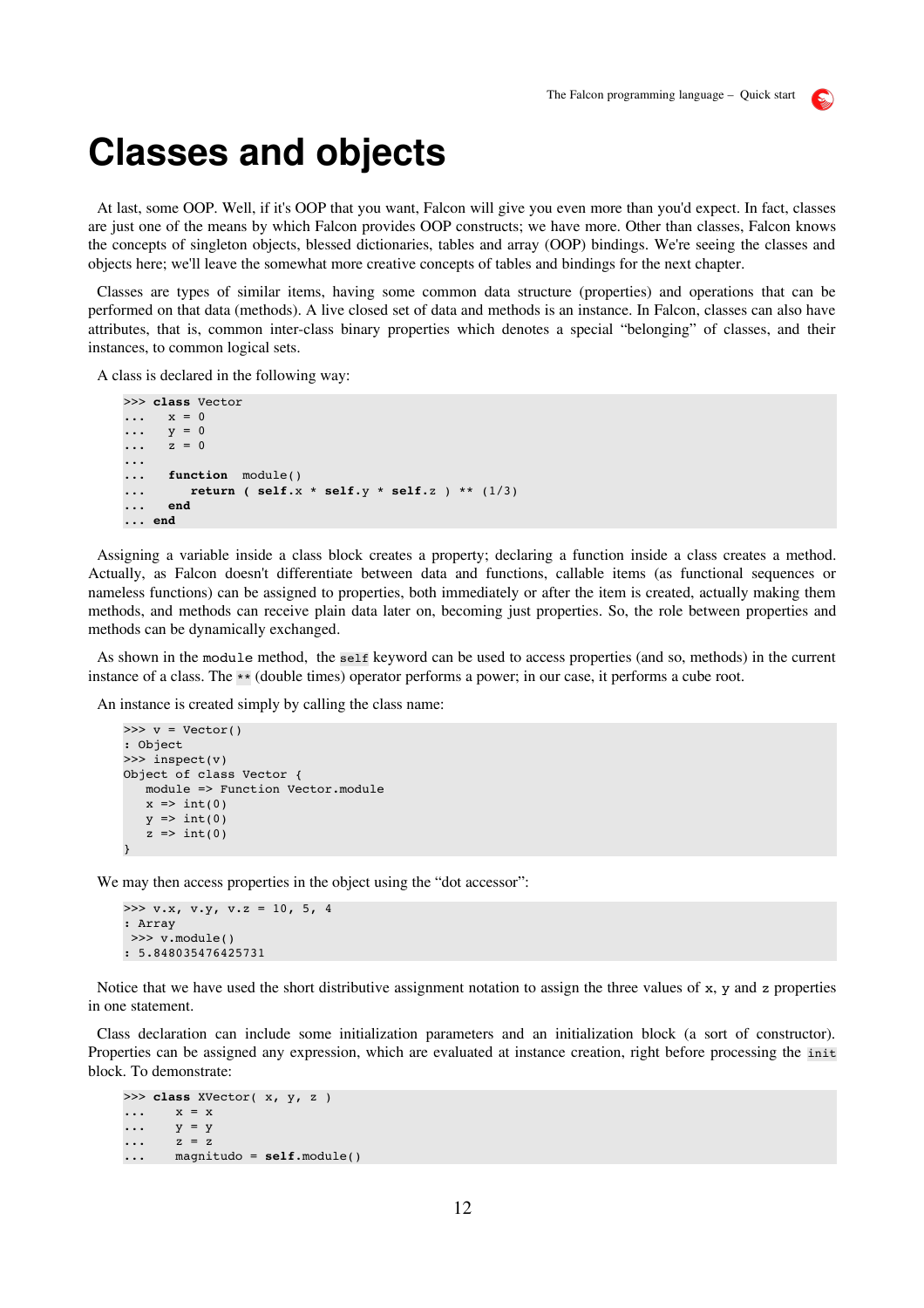```
...
...    init
... > "Just created a vector of magnitude ", self.magnitudo
...    end
...
...    function module()
...      return (self.x * self.y * self.z) ** (1/3)
...    end
... end
>> xy = XVector( 5, 6, 7 )Just created a vector of magnitude 5.943921952763129
: Object
```
Of course, properties need not to be named after parameters, but, as in this example, it is possible and often sensible to do so. Evaluation of expressions initializing the properties is granted to be performed in first-to-last order, and properties in the same class can be accessed with the self keyword (so they can be distinguished from parameters); also, all the methods declared with the function keyword are granted to be created and readied before the properties are initialized; so, it is possible to call methods in property initialization as in the above example.

#### **Method persistence**

One very important characteristic of Falcon OOP is what is called "method persistence". As we said, we can put functions in every instance member, even in what was previously a property, making that a method. See the following example:

```
>>> class Varying
...   data = "some data"
\ldots var = nil
... end
\gg \times = Varying()
: Object
```
Now that we have an instance, we can ascertain its property as being a real property...

```
>>> x.var
: Nil
: Function lambda# id 1
```
... then turn it into a method ...

```
>>> x.var = function(); > "My data is ", self.data; end
```
... and finally call it.

```
>>> x.var()
My data is some data
```
Also, it is possible to assign functional sequences and statically declared functions. In every case, the self item will take the value of the instance in for which the call is performed.

This is so important that it is granted even for calls at a later time. It is possible to store methods safely elsewhere and then call them:

```
>>> method = x.var
: Method lambda# id 1
>>> x.data = "other value"
: "other value"
>>> method()
My data is other value
```
Once created, there isn't any way to separate a method from its original instance. It is even possible to store the method in another instance, but its self item will refer to the first one. As an example:

```
\gg y = Varying()
: Object
```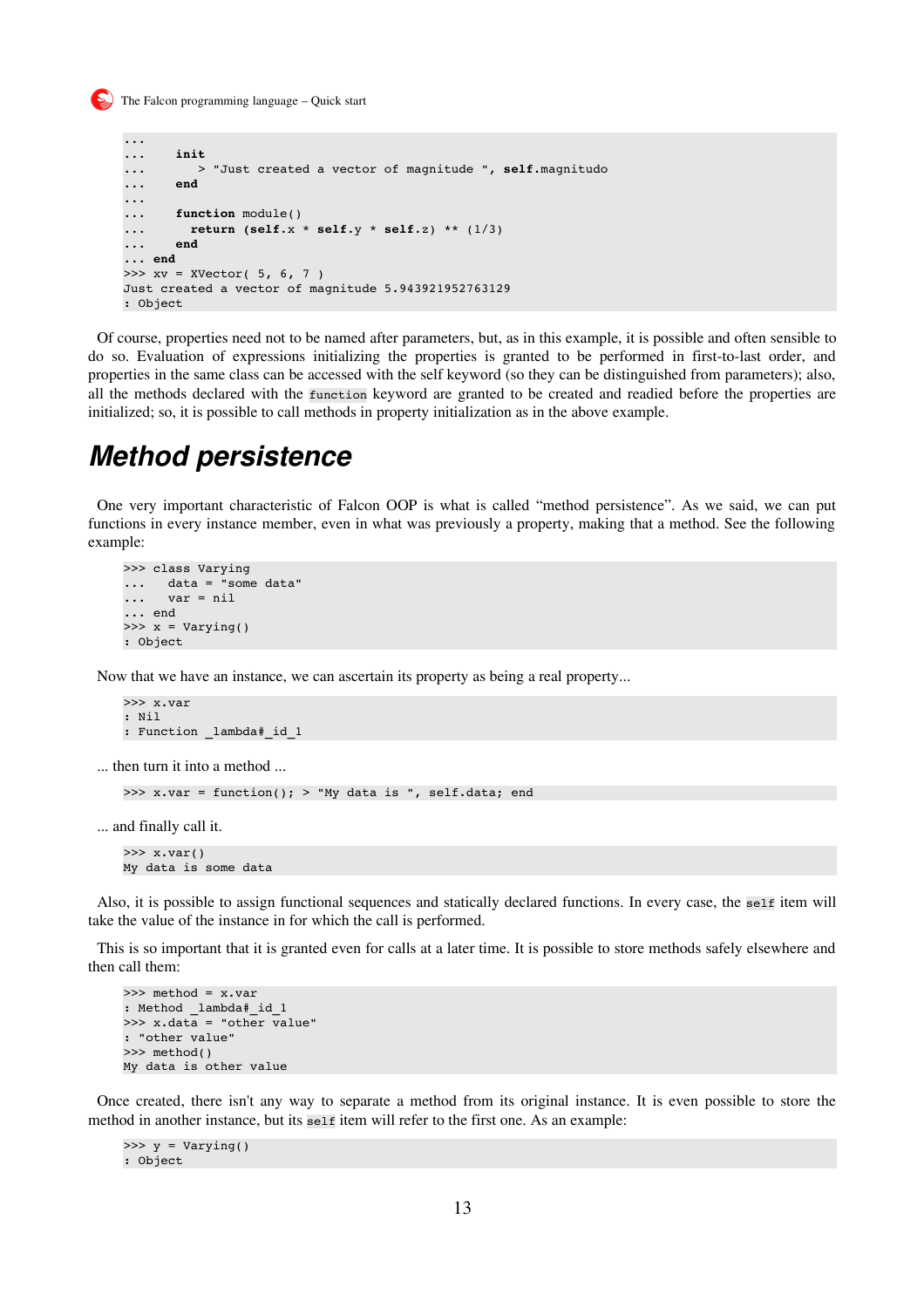```
>>> y.var = method
: Method lambda#_id_1
\gg y.var()
My data is other value
```
As you can see, "other value" was taken from x, the original instance where the method comes from, and not from y, the instance in which it has been placed at a second time. In fact,

```
>>> inspect(y)
Object of class Varying {
      data => "some data"
   var => Method 0x80914E0-> lambda# id 1 0bject of class Varying {
                  data => "other value"
                  var => Function _lambda#_id_1
            }
            Function _lambda#_id_1
      }
}
```
The inspect function reports var as not being a plain function, but as a method referencing the other instance.

And of course, even taking that method back from instance y, it will still refer to x:

```
\gg mth2 = y.var
: Method _lambda#_id_1
\Rightarrow x.var = "still changed"
: still changed
>>> mth2()
My data is still changed
```
This aspect of Falcon OOP allows functional sequences to be built which call methods with cached parameters. For example, we can build quite an interesting functional loop involving an instance:

```
>>> class Funarr
...    data = .[ 'one' 'two' 'three' 'four' ]
... function show( id )
... > "Showing item ", id, ": ", self.data[id]
...    end
... end
\gg \times = Funarr()
: Object
```
We have our instance. Notice that the strings in the array are declared using single quotes ( $\cdot$ ). Single quote strings are not chained, while double quote strings get merged if they are declared sequentially and separated only by whitespace. As we want four separate strings as array elements, this notation allows for a bit more compact declaration.

Then we can use our method.

```
>>> showmeth = .[x.show &i]
: Array
>>> .[times x.data.len() &i .[ showmeth ]]()
Showing item 0: one
Showing item 1: two
Showing item 2: three
Showing item 3: four
: 4
```
Remember the name of variables prefixed with '&'? They are called *late bindings*. The &i late binding sleeps in the showmeth array until used in a functional evaluation or array call; so it gets the value given to the same &i as it gets given a value by the times function. You can also see the x, show method keeping track of the source object, and using that to retrieve the needed data.

#### **Inheritance**

In Falcon, you can derive new classes from previously declared ones. This means that you can extend the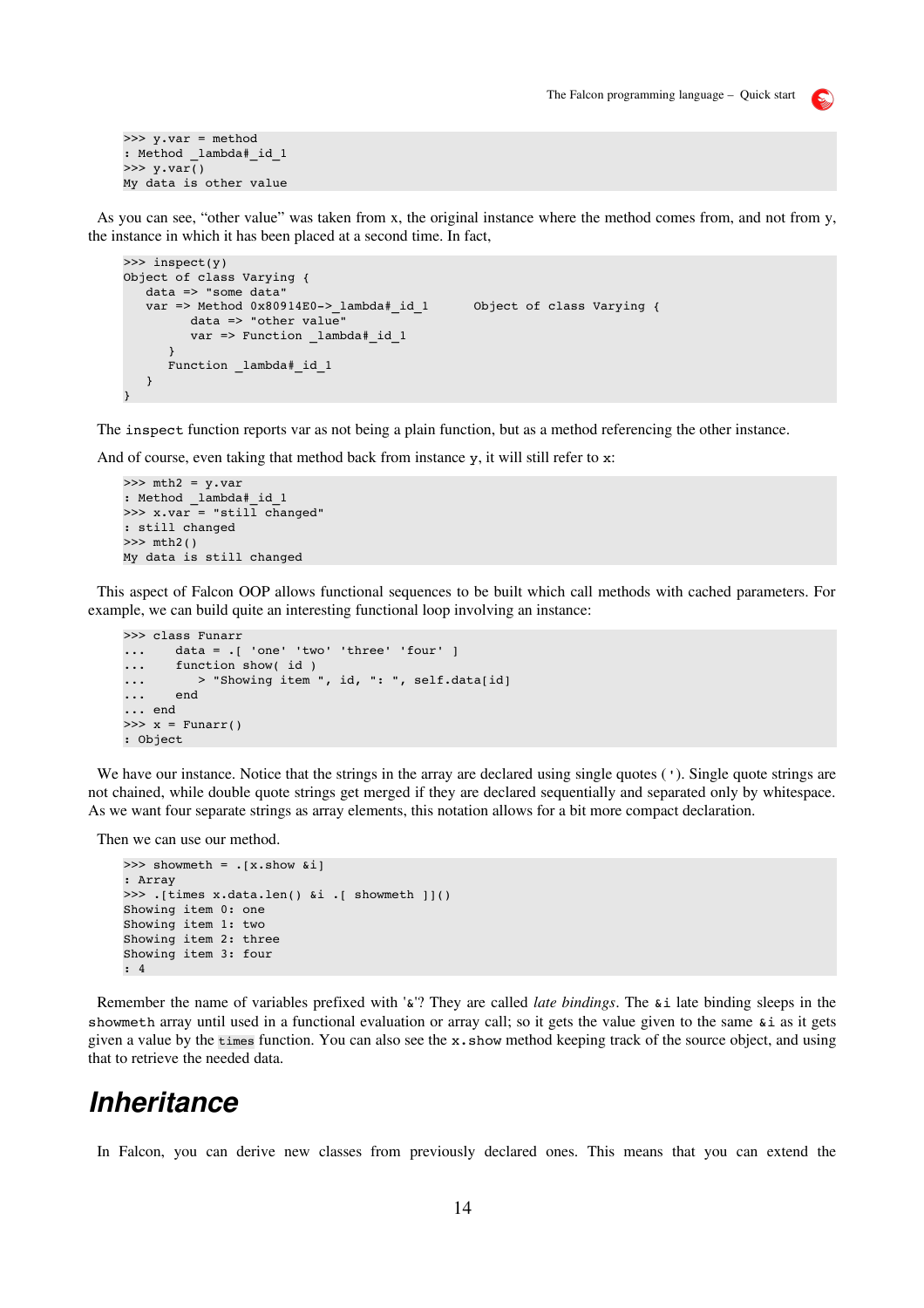

functionalities of simpler classes by adding new pieces to them. See this example:

```
>>> class Base
...    pbase = 'base property'
... end
>>> class Derived from Base
...    pnew = 'derived property'
... end
\gg \times = Derived()
: Object
>>> x.pnew
: derived property
>>> x.pbase
: base property
```
The from keyword declares a set of inheritances. It is not necessary for the base classes declared in the from clause to be already known; they could be declared later on in the same file, or come from foreign modules.

Falcon also supports the concept of multiple inheritance; new classes can take base methods and properties from more base classes. Declared subclasses are instantiated in the same order they are declared in the from clause, and properties with the same name coming from the upper classes overwrite lower properties.

For the following example, exit and reenter Falcon's interactive mode, as we will be using a previously defined symbol:

```
>>> class Base1( val )
\cdots    p1 = val
...    init
... > "Hello from base1"
...    end
... function mth()
... > "Method from base1"
...    end
... end
>>> class Base2( val )
\cdots    p2 = val
...    init
... > "Hello from base2"
...    end
... function mth()
\ldots > "Method from base2"
...    end
... end
>>> class Derived( v1, v2 ) from Base1( v1 ), Base2( v2 )
... end(
>>> x = Derived( "one", "two" )
Hello from base1
Hello from base2
: Object
>>> x.p1
: one
>>> x.p2
: two
>> x.mth()Method from base2
```
As you can see, we have initialized the two base classes by passing them the parameters received by the upper class; it is possible to use any expression made of parameters and constants as base-class initializers. Initialization is performed in first-to-last order, and classes declared later in the from clause can overwrite and undo what done in previously declared classes. The derived objects has the p1 and p2 properties, correctly initialized, coming from both base classes, but the method mth is coming from the class that declared it last. However, it is still possible to access the method from Base1:

>>> x.Base1.mth() Method from base1

Similarly, the derived class may define new methods or overload methods and properties from previous classes.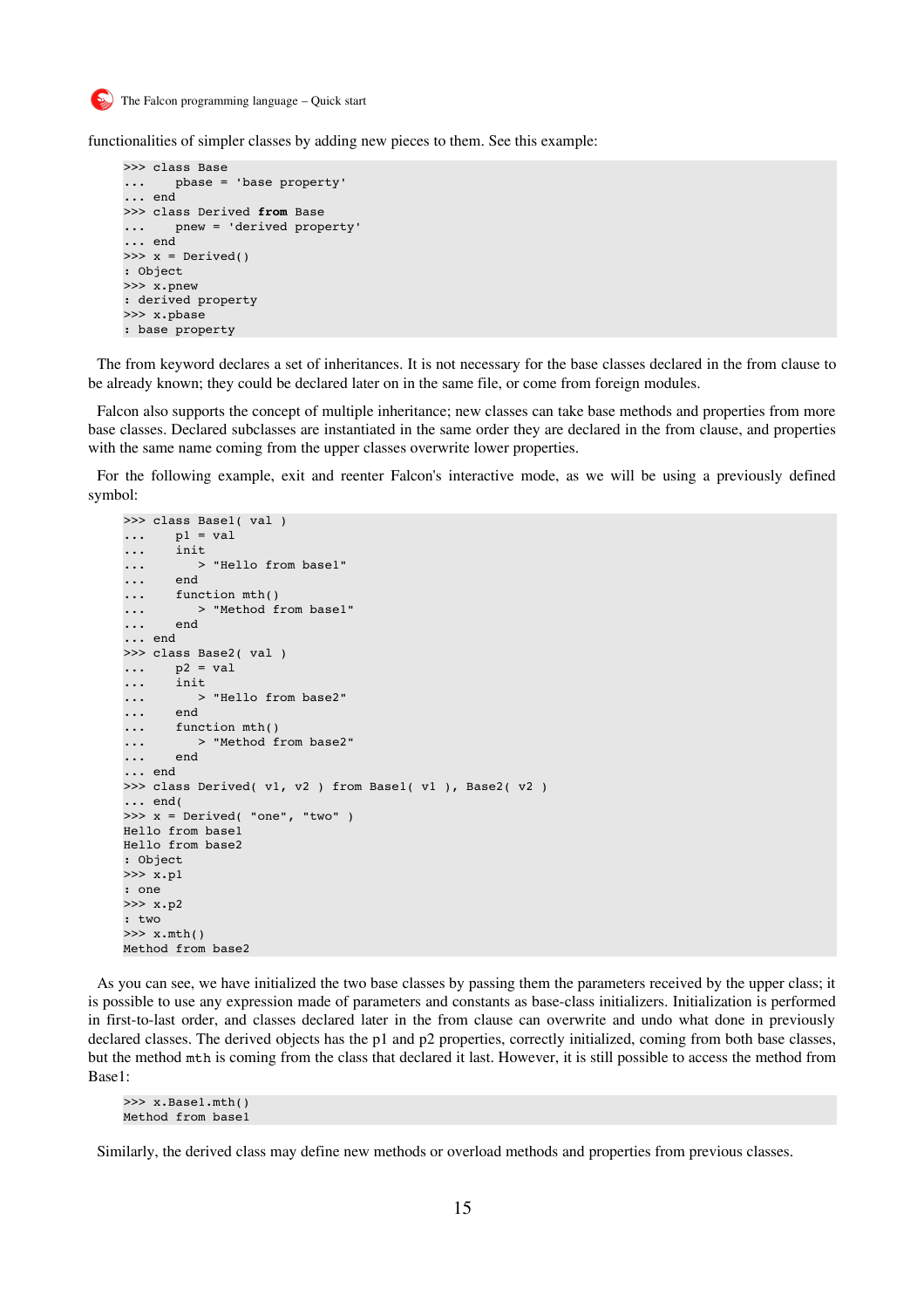#### $\mathbf{E}$

#### **Singleton objects**

Usually, Falcon is not very interested in knowing the exact class to which instances belong. As long as they provide the needed properties, you can use instances of different classes interchangeably.

And you can even create objects without classes.

The object declaration works exactly as the class declaration, but it defines a single instance which is immediately readied (actually, it is readied before the VM executes the main code of the program).

Objects can even derive from base classes; they will inherit and overload base classes methods and properties as it's done for normal class inheritance, but they themselves won't be considered as instances of a particular class.

For example, we may create an object like the following:

```
>>> object Alone
...    name = "alone"
... function hail()
\ldots > "I am ", self.name
...    end
... end
>>> Alone.hail()
I am alone
>>> Alone.name = "happy"
: happy
>>> Alone.hail()
I am happy
```
Objects cannot have initialization parameters, but they can have an init block.

#### **Blessed dictionaries**

As with many modern scripting languages, Falcon has dictionaries. We haven't seen them yet, and won't see them in detail here, as they are part of that boring stuff that we want to avoid. But just to give you an idea, they work like this:

```
>>> dict = [ "key" => "value", "another key" => "another value" ]
: Dictionary
>>> printl( dict[ 'another key' ] )
another value
>>> for k, v in dict
... > k, " => " , v... end
another key => another value
key => value
```
Keys and values can be anything, including other dictionaries. However, the most common key types are probably numbers and strings.

Applying the function bless on a dictionary, it becomes a kind of light object, still maintaining its dictionary status, which can be accessed through the "dot" operator, and that can have functions which become methods as they are extracted.

```
>>> dict = bless( [ "prop"=>100, "calc"=>(lambda x=> x * self.prop)] )
: Dictionary
>>> dict.calc(3)
: 300
>>> dict["prop"] = 200
: 200
>>> dict.calc(3)
: 600
```
Notice how we have mixed the dictionary accessor [] with the dot OOP accessor in the above example.

As for classes and objects, also dictionary methods can be cached: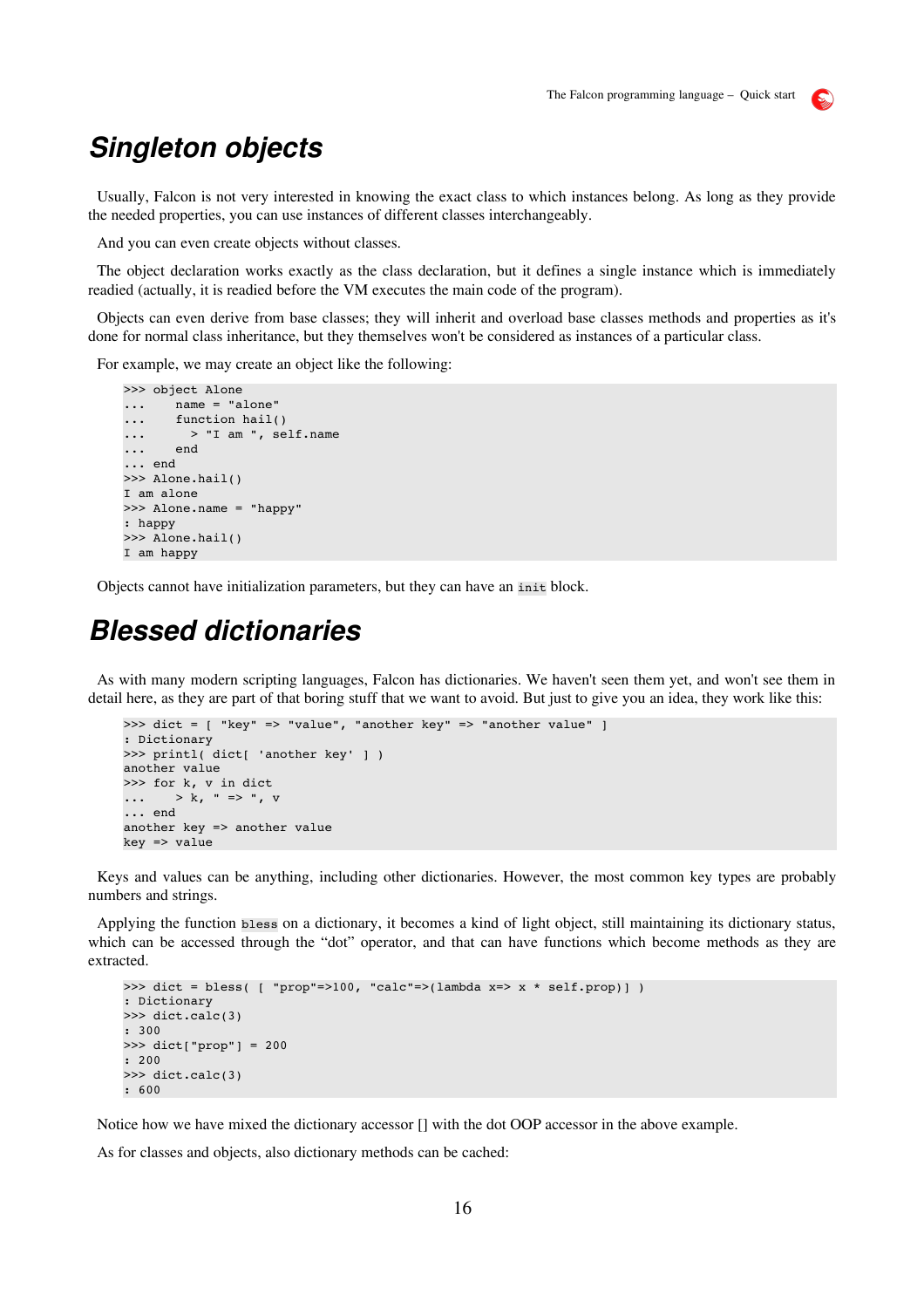

```
>>> mth = dict.calc
: TabMethod _lambda#_id_2
>>> dict.prop=300
: 300
>>> mth(3)
: 900
```
## **Array bindings**

We have already seen them, but it may be worth noticing how array bindings can be mixed with late bindings to have flexible functional constructs that can be configured on the fly.

For example, see the following code:

```
>>> hail = .[printl 'Welcome, ' &prefix ' ' &name '!']
: Array
>>> hail.prefix = "Mr."
: Mr.
>>> hail.name = "Ford"
: Ford
>>> hail()
Welcome, Mr. Ford!
```
But also, by assigning a function to a binding:

```
>>> hail.tell = function(); printl( @ "Hey, $self.prefix $self.name, did you know..."); end
: Function _lambda#_id_1
>>> hail.tell()
Hey, Mr. Ford, did you know...
```
Notice that we have accessed the self object through the string expansion operator.

Naturally, the self object in binding methods reflects the owning array, and can then be seen as an array...

```
>>> hail.inspect = function(); for item in self; >item; end; end
: Function _lambda#_id_2
>>> hail.inspect()
Function printl
Welcome,
&prefix
&name
!
```
... or even as a functional sequence as it was originally meant:

```
>>> hail.do = function(); self.name = "Smith"; self(); end
: Function _lambda#_id_4
\gg> hail.do()
Welcome, Mr. Smith!
```
All this flexibility can be a bit disorientating, and it takes sometime to get accustomed to it, but once you grasp it, you won't let it go. Yet, we're not done; we're still a couple of steps behind what's coming next.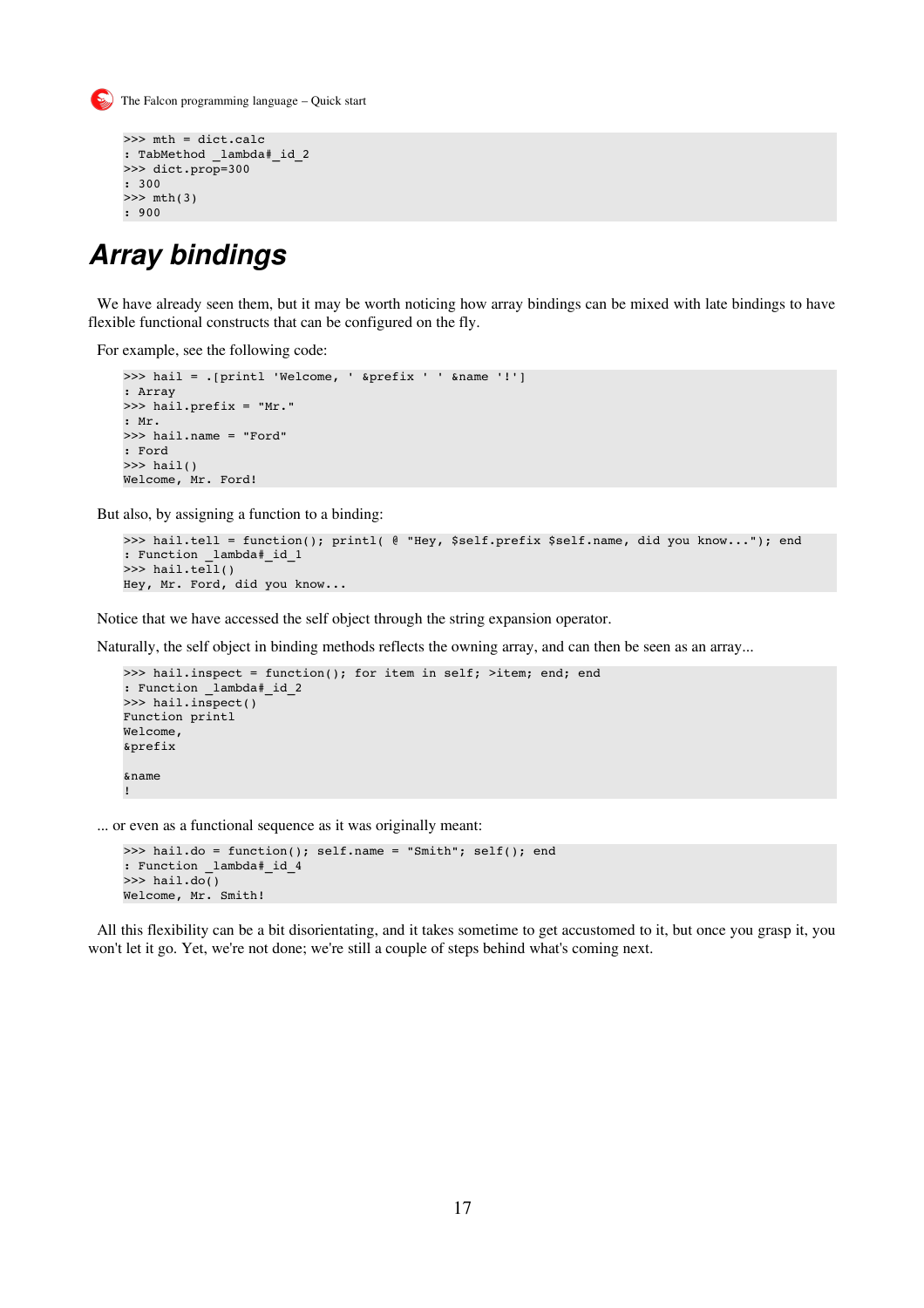

## **Tabular programming**

Long before fourth generation languages appeared, long before compilers appeared, even long before computers ever appeared, there was a time in which people needed to categorize things efficiently and effectively into simple, easily understood, and useful groups.

Tables have been the most effective categorization tool for hundreds years, and they continue to be useful for marketing and strategy gurus. Compared to tables, the formal definition of "class" as the base of object oriented programming is relatively young. Outside of IT labs, people use tables to analyze reality and drive their decisions. Not surprisingly, every managerial decision making system involves some sort of grid, or table, that can just as easily be built with advanced instruments as with pencil & paper, and can drive decisions worth billions of dollars.

Despite this, IT has relegated tables to the ancillary role of storing data. *Lots* of *interesting* data, for sure, but still just data.

Falcon can employ tables to drive program logic as they can drive decision making systems.

#### **Table are classes**

The base of tabular programming is the Table class, which is simply a normal class except for some very special interactions with arrays (handled transparently). It would be more correct to say that arrays know what a Table instance is, and how to interact with them, than saying that the Table class is *special*.

More precisely, a Table is a class storing a set of rows, each of which is an array, and a heading which describes the meaning of each column. Tables can have one or more pages, that is, sets of rows that can be accessed at a time, and each heading can optionally be provided with "column data", whose semantic value can vary depending on the operations being performed. Both row and column data can be any Falcon object, including other tables, while column names are limited to strings which ideally do not contain whitespace.

```
\gg x = Table( [ "name", "income" ],
... [ 'Smith', 2000 ],
... [ 'Jones', 2800 ],
... [ 'Sears', 1900 ],
... [ 'Sams',  3200 ] )
: Object
```
We have just created a table, which is a standard object, with a mandatory first parameter (the column heading) and a set of rows (each one in a different parameter).

Rows can be then accessed through the get method, which returns an array (the row).

```
>>> inspect( x.get(0) )
Array[2]{
      "Smith"
      int(2000)
}
```
Falcon sees tables as sequences, so it is possible to iterate on each row:

```
>>> for l in x
... > 0 "name: \S(1[0]:r10) income: \S(1[1]:r6)"
... end
name: Smith income: 2000
name: Jones income: 2800
name: Sears income: 1900<br>name: Sams income: 3200
name: Sams income:
```
The ":r10" and ":r6" are format specifiers, and they simply right justify and pad the value.

Arrays stored in tables still are accessible from outside of the table. To demonstrate:

```
>>> row = [ 'Benson', 2300 ]
```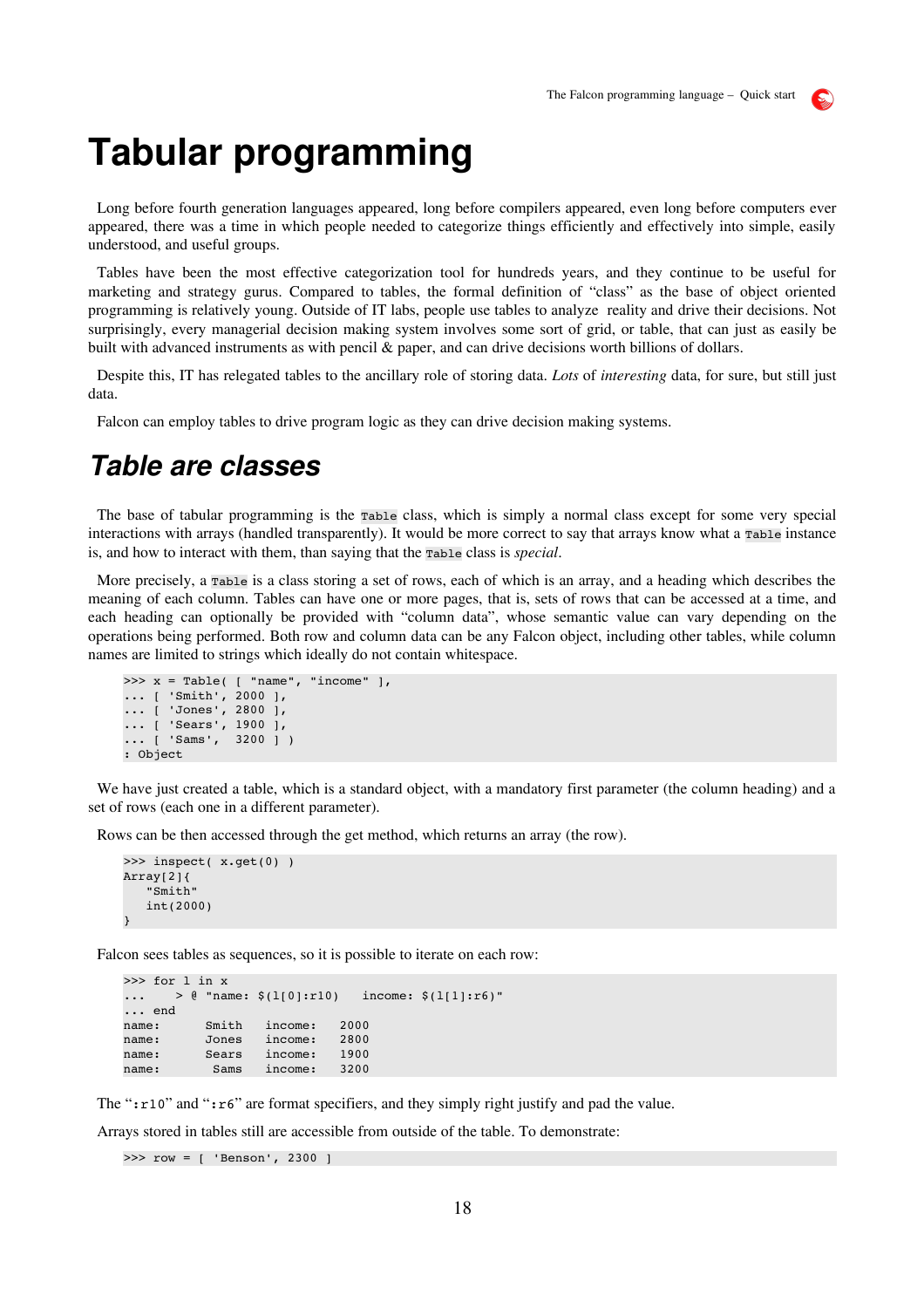

```
: Array
>>> x.insert( 0, row )
>> row[1] = 2450
: 2450
>>> inspect( x.get(0) )
Array[2]{
      "Benson"
      int(2450)
}
```
They also assume two important properties. First, they become immutable; their size stays fixed to the number of columns in their table (which can vary later on); yet, it is possible to change each element, as long as this doesn't shrink or grow the array. Second, they inherit the table columns, which references their entries. In other words, the row variable of the example above knows that it is part of a table, and that it's first element can also be called "name", while the second can be called "income".

```
>>> row.name
: Benson
>>> row.income = 2500
: 2500
>>> inspect( row )
Array[2]{
      "Benson"
      int(2500)
}
```
Like any other array, table rows can have also bindings; the main difference between the bindings and the table column names is that bindings lay *besides* the array, while table names lie *inside* it, and allow indirect access of their ordinal content. This allows the array to be virtualized as an accessible object when needed, while accessing it with a direct index for when higher performance is necessary.

As for pure bindings, methods extracted from the array by their column names can refer to the self item;

```
>>> row.income = function(); return self.name.len() *800; end
: Function _lambda#_id_1
>>> row.income()
: 4800
```
and they can also refer to the table they come from:

```
>>> row.income = function(); return self.table().get( self.tabRow()+1 ).income + 100;end
: Function lambda# id 2
>>> row.income()
: 2100
```
The code above refers the table and the row in the table at which our self is placed. The table and tabRow methods are pre-defined methods of the *Falcon Basic Object Model.* The FBOM are a set of methods, some common to all the Falcon items, while others are specific to certain item types, which can be generally applied to any Falcon item, including numbers, strings and even nil.

#### **Default Values**

As said previously, tables can be provided with *column values*. They can be added at initialization using future bindings in the heading entry:

```
>>> table = Table(
... [ name|"unknown", income| lambda => self.name.len()*100 ],
...   [nil, nil],
...   [ "Smith", nil ],
...   [ "Sams", 2500 ] )
: Object
```
This created a table with two columns, each having an associated column value.

```
>>> for row in table
```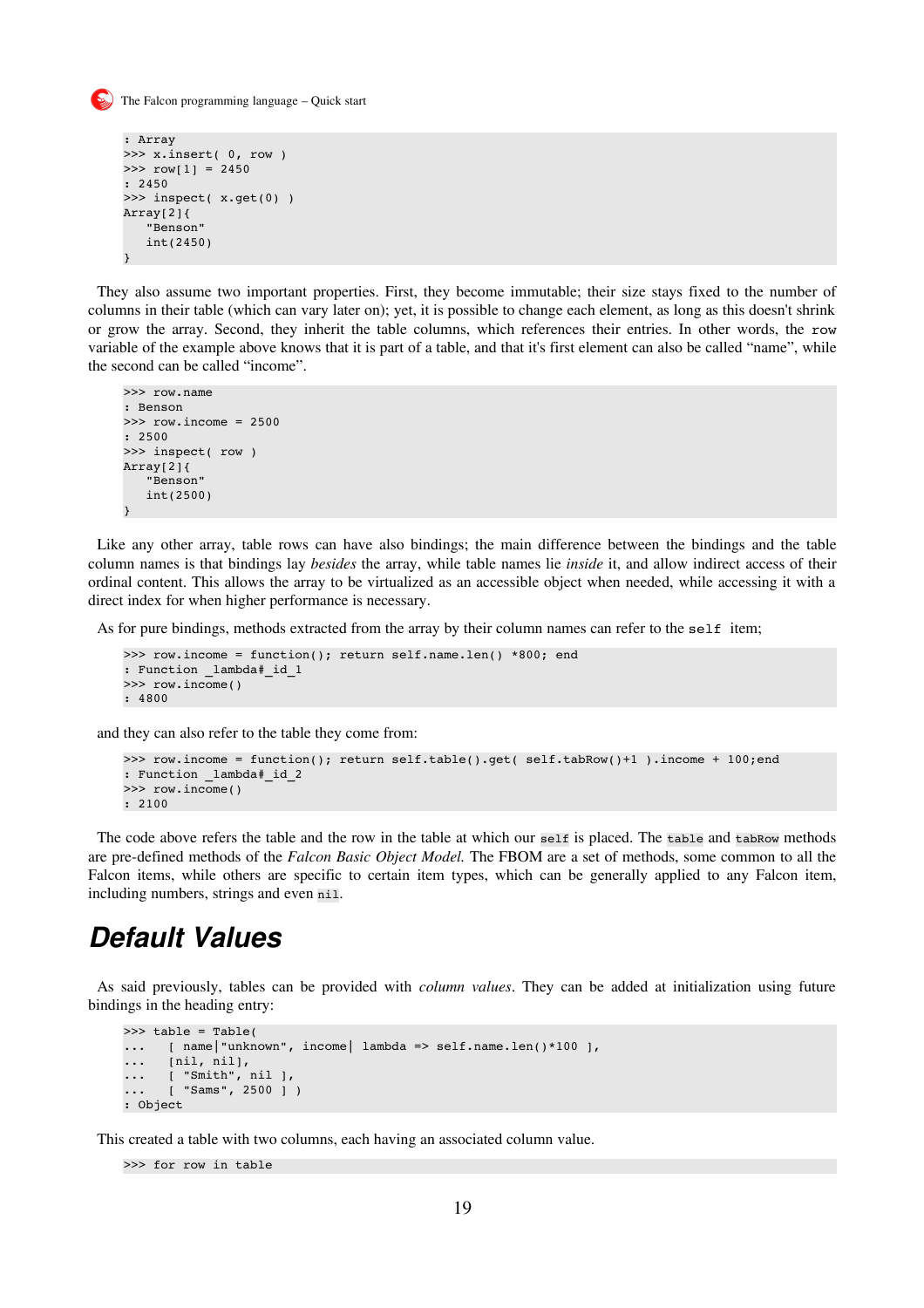```
\ldots > row.name, ": ", valof( row.income )
... end
unknown: 700
Smith: 500
Sams: 2500
```
They can also be accessed directly through the columnData method;

```
>>> table.columnData( 0 )              // access
: unknown
>>> table.columnData( 0, "known" ) // change
: unknown
>>> table.get(0).name
: known
```
#### **Table operations**

Other than providing names and defaults to access row elements, tables have a set of logical operations that can be used to perform code selection and branching.

The choice method feeds all the rows in the table to an external function for evaluation; the row that gets the highest value is then selected and returned. For instance, suppose that we have to pick the discount function to be applied to a certain customer. The next sample program is a bit complex, so it's better to save it in an editor and execute it from the command line:

```
offers = Table(
      .[ 'base' 'upto'    'discount' ],
      .[     0   2999     lambda x=>x],
         .[  3000   4999     lambda x=>x*0.95],
      .[  5000   6999     lambda x=>x*0.93],
                   \bf{0} Lambda x = > x * 0.91function pickDiscount( pz, row )
   if pz \geq row \ base and ( row.upto == 0 or pz \leq row \ upto)
            return 1
      else
            return 0
      end
end
```
The pickDiscount function will receive a pz parameter needed for configuration and a row; the row is the element in the table that the choice method extracts and feeds into pickDiscount, Then, if the value of the pz variable is between the base and upto items in the row, 1 is returned; in all the other cases, 0 is returned. This means that the function will select that row where our value lies.

The following statement performs an evaluation, passing 3500 as the pz value, and then applying the discount lambda of the row that applies to an arbitrary price.

> offers.*choice*( [pickDiscount, 3500 ] ).discount(500)

We can build an interesting "all in one" function as follows:

offer = **.[**offers.*choice* **.[**pickDiscount &qty **]** 'discount' **]**

We created a functional sequence made of the choice method on the offer table and the callable it should receive to pick the desired row. The callable itself uses a qty binding that can be configured later on; then, instead of accessing the discount column via the dot accessor (or using the at function), we can use the extra parameter of the choice method, which designates a single column value to be returned. Calling this offer function, we automatically select the discount that is to be applied to customers having a ranking as designed by the qty binding.

This may be used like the following: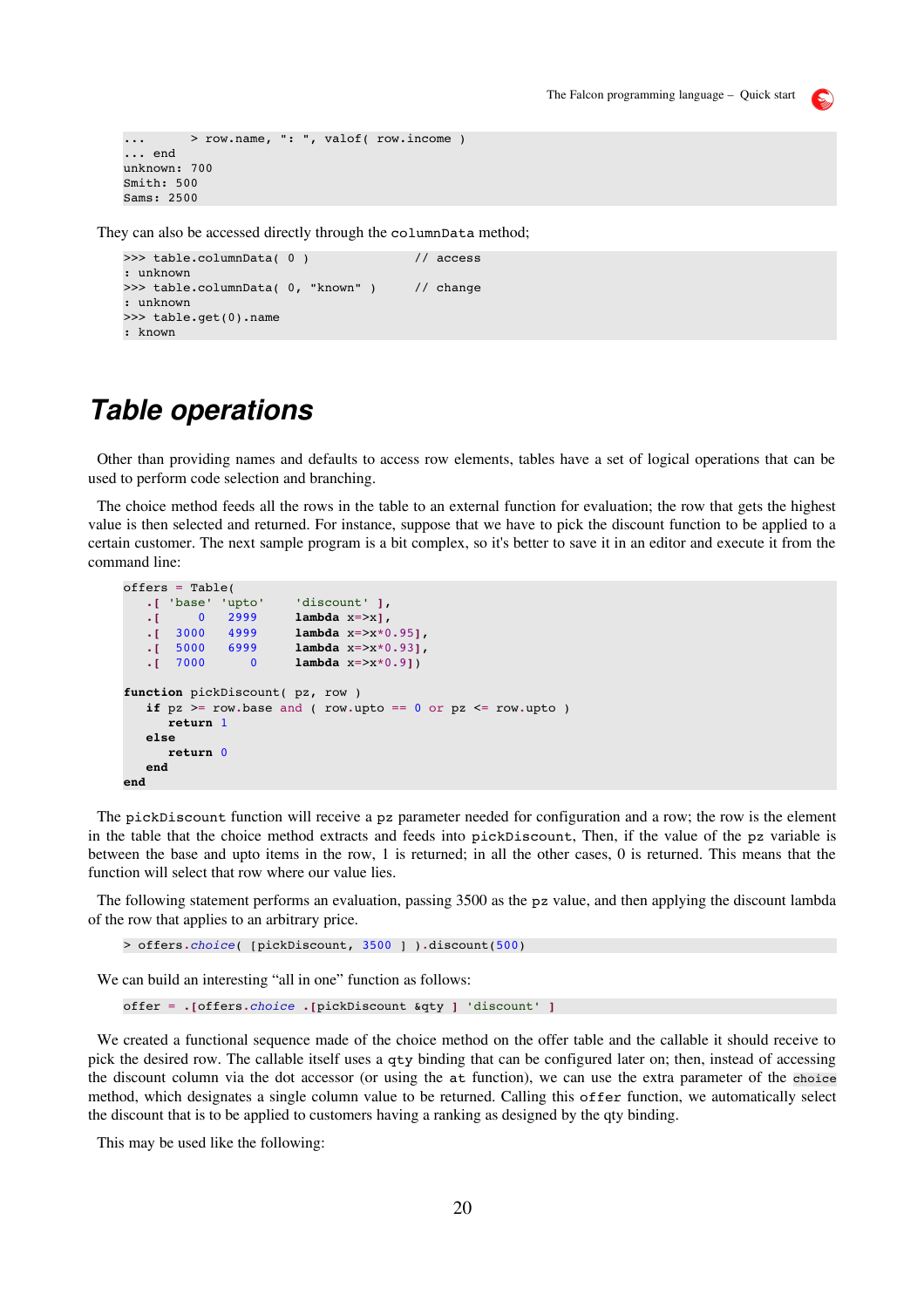```
offer.gety = 500> "Price 500 discounted for a small customer: ", offer()(500)
offer.gety = 3200> "Price 500 discounted for a medium customer: ", offer()(500)
offer.gety = 6300> "Price 500 discounted for a big customer: ", offer()(500)
```
The program runs with this result:

Price 500 discounted for a small customer: 500 Price 500 discounted for a medium customer: 475 Price 500 discounted for a big customer: 465

The advantage of using a table for data definitions instead of switches, a cascade of nested ifs, method overloading in class hierarchies, and so on is that the parameter definitions may be changed live, as the program runs. A new row may be inserted, a new column may be added, the discount conditions or the level limits may be altered, and still our offer functional sequence would reflect the up-to-date status of the condition table.

Also, an interesting feature of tables is that of being able to swap all its data at once, through pagination.

#### **Table pages**

Tables can have an arbitrary number of pages which can be independently grown, shrunk, changed and generally updated. All the pages share the same column structure and column data; only the rows are changed. So, inserting, removing and changing columns is immediately reflected on every row of every page. Each page can have a different size, and rows extracted from a page are also available when switching the active page.

Activating a page will have the effect of causing get, find, insert, remove and other table-wide operations to be performed exclusively on the current page.

For example, suppose there is a set of bank account meta-data which has the interest rate for a certain account category. In this case, a table may store all the account types and their interest rates in different pages, that can be marked at different times.

The following class extends the base Table to select a page depending on the year for which calculations are required.

```
object AccTable from Table( [ "name", "rate_act", "rate_pasv" ] )
      init
              // in year 2007
              self.insertPage( nil, .[
                     .[ 'basic' 2.3 8.4 ]
                     .[ 'business' 0.8 4.2 ]
                     .[ 'premium' 3.2 5.3 ]
                     ])
              // in year 2008
              self.insertPage( nil, .[
                     .[ 'basic' 3.2 7.6 ]
                     .[ 'business' 1.1 4.5 ]
                     .[ 'premium' 3.4 5.2 ]
                     ])
      end
       // set the current year
   function setYear ( year )
              if year < 2008
                     self.setPage(1)
              else
                     self.setPage(2)
              end
      end
```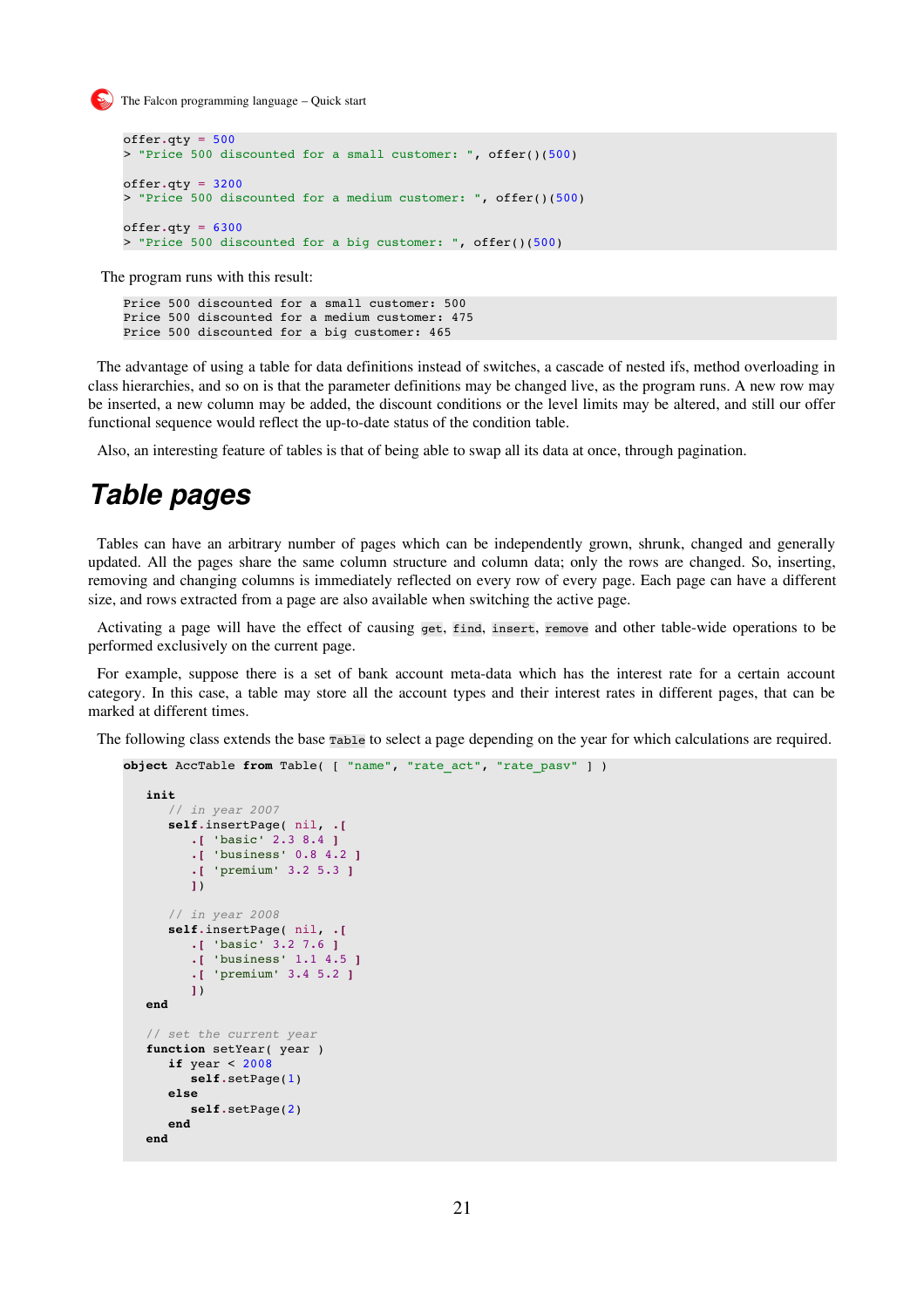```
   // get rates
   function activeRate( acct, amount )
            return amount + (self.find( 'name', acct ).rate_act / 100.0 * amount)
      end
// A bit of calculation
// what should a premium account get for $1000 on 2007?
AccTable.setYear(2007)
> "Premium account with $1000 in 2007 was worth: ", \setminus   AccTable.activeRate( 'premium', 1000 )
AccTable.setYear(2008)
> "Premium account with $1000 in 2008 was worth: ", \
```
Via the setYear method, we have been able to change the underlying data definition and transparently use new calculation parameters. This also could have been easily done using simpler methods, and could definitely be done using OOP; but suppose that it's not just the parameter to change in years, but the whole logic that regulates refunds of credit accounts.

Suppose that starting in 2008, the bank starts to add a fixed commission of \$50 for accessing credit lines.

AccTable.activeRate( 'premium', 1000 )

```
object AccTable from Table( [ "name", "rate act func", "rate pasv func" ] )
      init
             // in year 2007
       self.insertPage( nil, .[<br>.[ 'basic' lambda x \Rightarrow x * 2.3/100         .[ 'basic'     lambda x => x * 2.3/100    lambda x => x * 8.4/100 ]
           . [ 'business' lambda x = > x * 0.8/100 lambda x = > x * 4.2/100 ]<br>. [ 'premium' lambda x = > x * 3.2/100 lambda x = > x * 5.3/100 ]
                           lambda x \implies x * 3.2/100         ])
             // in year 2008 – notice: we use comma because x ( y ) would mean a call
             self.insertPage( nil, .[
                    .[ 'basic', (lambda x => x * 3.2/100), (lambda x => x * 7.6/100+50) ]
                    .[ 'business', (lambda x => x * 1.1/100), (lambda x => x * 4.5/100+50) ]
                    .[ 'premium', (lambda x => x * 3.4/100), (lambda x => x * 5.2/100+50) ]
                    ])
      end
      // set the current year
   function setYear<sub>( year )</sub>
            if year < 2008
                   self.setPage(1)
             else
                   self.setPage(2)
             end
      end
      // get rates
   function creditCost( acct, amount )
            return self.find( 'name', acct ).rate_pasv_func(amount)
      end
end
// A bit of calculation
// what should a premium account get for $1000 on 2007?
AccTable.setYear(2007)
> "Asking for $1000 in 2007 costed: ", \
      AccTable.creditCost( 'premium', 1000 )
AccTable.setYear(2008)
> "Asking for $1000 in 2008 costed: ", \
     AccTable.creditCost( 'premium', 1000 )
```
The output of this program is:

**end**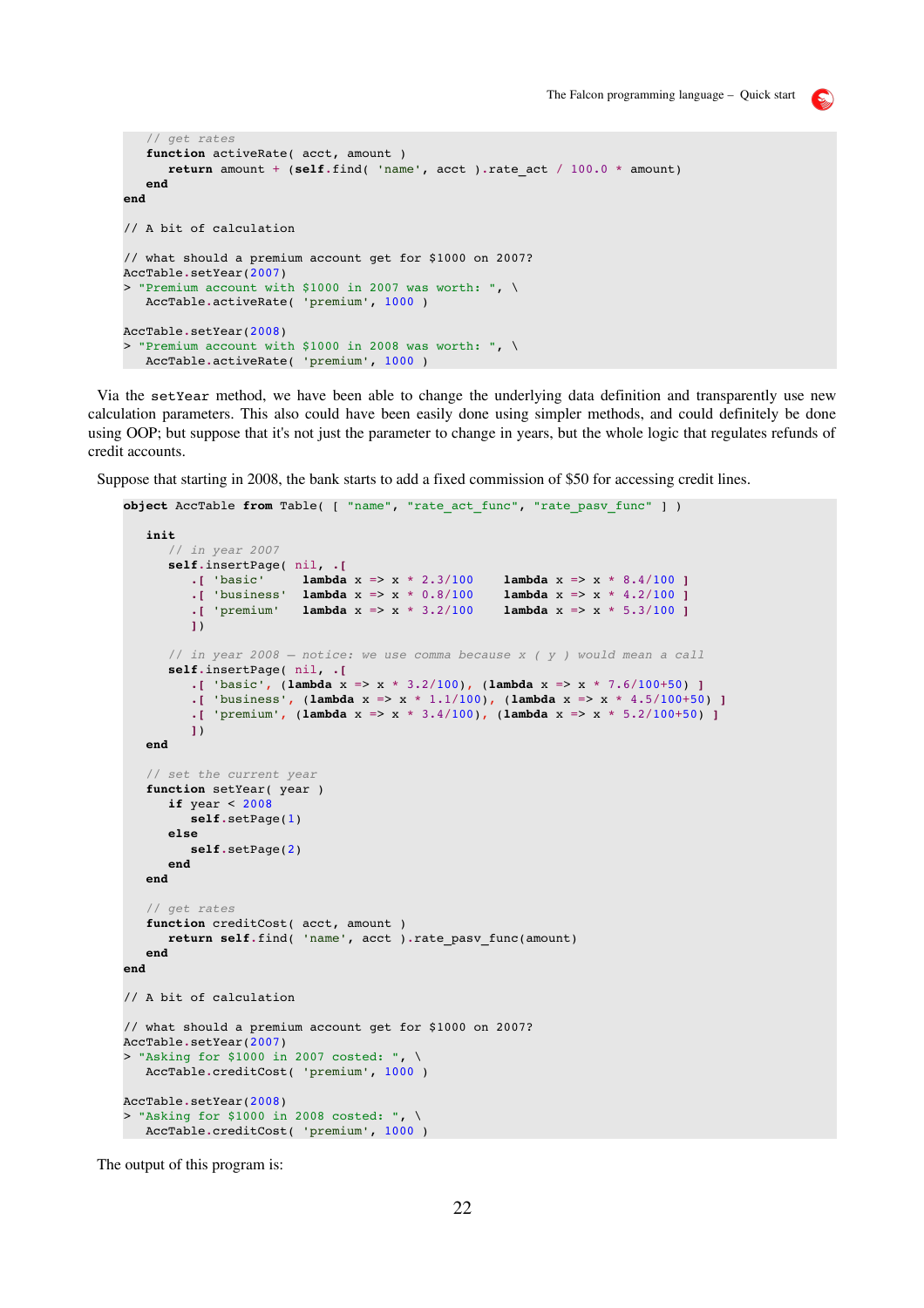

Asking for \$1000 in 2007 costed: 53 Asking for \$1000 in 2008 costed: 102

Doing the same thing with traditional OOP constructs would have required the program to account for this variability from the very beginning of the project, or face the eventuality that the classes initially designed to represent bank accounts will be missing just flexibility needed to implement the last twist that the marketing guys have thought to make their bank sexier.

OOP is very flexible, and Falcon adds tons of flexibility to the base model already, providing rich functional constructs, prototype oriented OOP and so on. But at times, this isn't just enough, and thinking of some problem categories as two-dimensional tables (or eventually as three-dimensional tables-in-time as in this example) better fits the de-structured and pragmatic approach to problem definition and analysis that business professionals are accustomed to using (which they send down to the development department for implementation).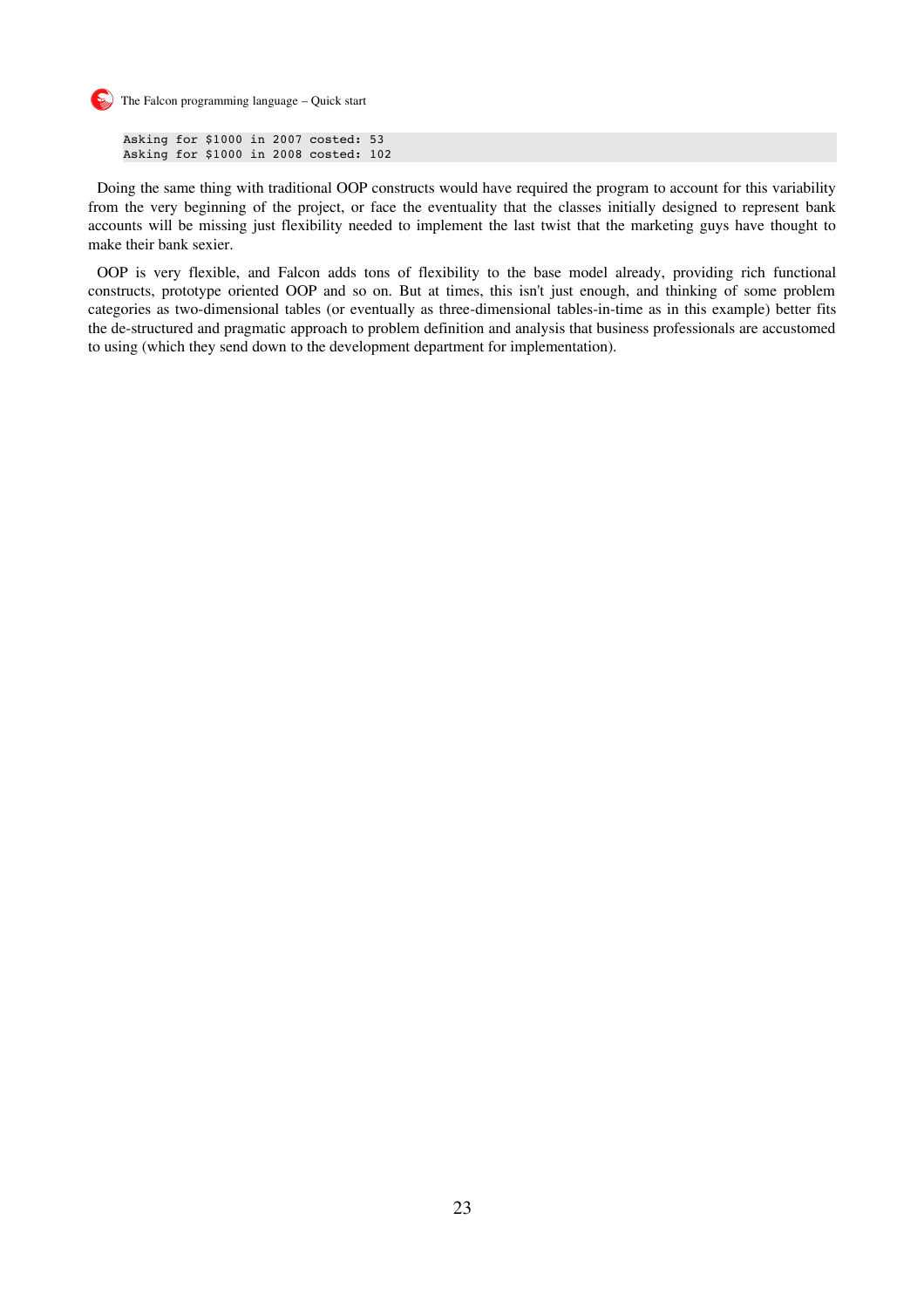#### **Table-wide operations**

For brevity, we'll consider only one significant operation taking the whole contents of the (current page of a) table.

Other operations are described in the Table class reference, and exemplified in other manuals.

The bid method selects a row given a column. The rows must provide an evaluable item (i.e. a function) at the specified column; the item is called in turn, and must return a value greater than zero. At the end of the bidding, the item offering the highest value will be selected.

Consider the following simulation: several algorithms are struggling to win the highest possible number of auctions out of N (a number known in advance). One algorithm bids a fixed amount, another bids a random amount and a third bids a base price doubling it each time if it doesn't win. After each bidding round, the bid amount is removed from a pool of resources initially given to each bidder.

The first two algorithms do not have any state, so they are quite easy to code:

```
// a function always betting the same value
function betFixed()
     return self.table().amount / self.table().turns
end
// a function always betting a random value
function betRandom()
     return self.table().amount * random()
end
```
The last algorithm must remember its previous bet, and if it was a winning bet or not. To handle this, we'll have a state property, called storage, where the bid is placed, and a property filled by the calling table indicating if the algorithm won in the previous turn or not. As this information may be interesting for every bidder, it will be placed in a table column called hasWon. Each turn, this column will be reset and the winner row will have this value set.

```
// a function betting each time the double of the previous time
function betDouble()
      if self.hasWon
             bid = self.table().amount / self.table().turns / 2
      else
             if self provides storage
                   bid = self.storage * 2
             else
                   bid = self.table().amount / self.table().turns / 2
             end
      end
      self.storage = bid
      return bid
end
```
We'll see first how the algorithm works without the help of tabular programming, and then see how table operations can be employed to simplify it.

The table heading is like the following:

```
class BidTable(amount, turns) \
      from Table( [ "name", "bet", "amount", "hasWon", "timesWon" ] )
  amount = amount   turns = turns
```
A simple utility method allows us to create our rows:

```
function addAlgorithm( name, func
   self.insert( 0, [name, func, self.amount, false, 0] )
   end
```
The betting process involves calling all the algorithms, recording what they bet, provided they can pay using what's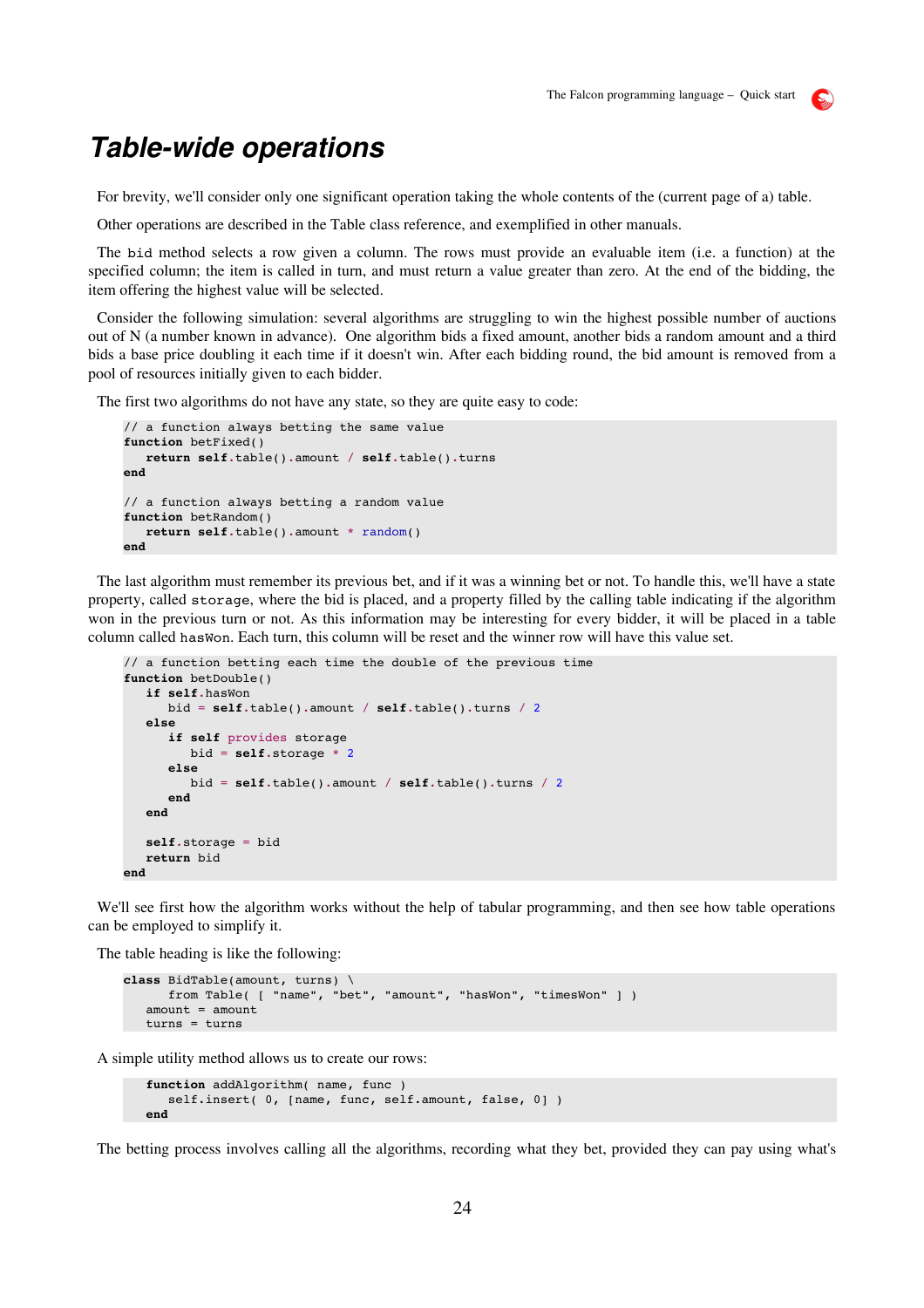

left of their initial account, and removing the bet quantity from the accounts. Then, the algorithm having bet the highest value is declared to be the winner:

```
   function bet( time )
         > "Opening bet ", time+1, ": "
         winning = nil
   winning bid = -1
```
Each row is taken in turn for betting:

```
      for row in self
   bid = row.bet()         if bid > row.amount: bid = row.amount
            > @"  $(row.name) is betting $(bid:.2) out of $(row.amount:.2)"
            row.amount = bid
```
Then, if this bet is better than the others, it is recorded as the temporary winner:

```
         if bid > winning_bid
                      winning = row
                       winning_bid = bid
              end
      end
```
Finally, it is necessary to declare the winner; to do this, we must scan the entire table and set the winning flags correctly for each participant:

```
      // declare the winner
          for row in self
                 if row == winning
                         winning.hasWon = true
                         winning.timesWon ++
                         > "  ", row.name, " wins this turn!"
                  else
                         winning.hasWon = false
                  end
          end
   end
```
The game consists of playing the bet stage for the required amount of times, and picking up the final ranking.

```
   function game()
         for i in [0:self.turns]
               self.bet(i)
         end
         > "===================================="
                 Find Ranking "      > "===================================="
```
We can use the arraySort function to sort the algorithms taking into account the times they have won. The getPage table method will take a copy of the page as it is now as an array containing all the rows, and that can be sorted leaving the actual data in the page untouched. The sorting just requires a function returning 1, 0 or -1 depending on the order that needs to be applied; the compare FBOM method applied on the timesWon table property will do the trick.

```
      bidders = self.getPage()
      arraySort( bidders, lambda x, y => -x.timesWon.compare( y.timesWon ) )
            for id in [0:bidders.len() ]
                   >> @ "[$(id)] $(bidders[id].name) with $(bidders[id].timesWon) victor"
                   > bidders[id].timesWon == 1 ? "y" : "ies"
            end
      end
end
```
There is nothing else to do but fill the table and start the game:

```
randomSeed( seconds() )
```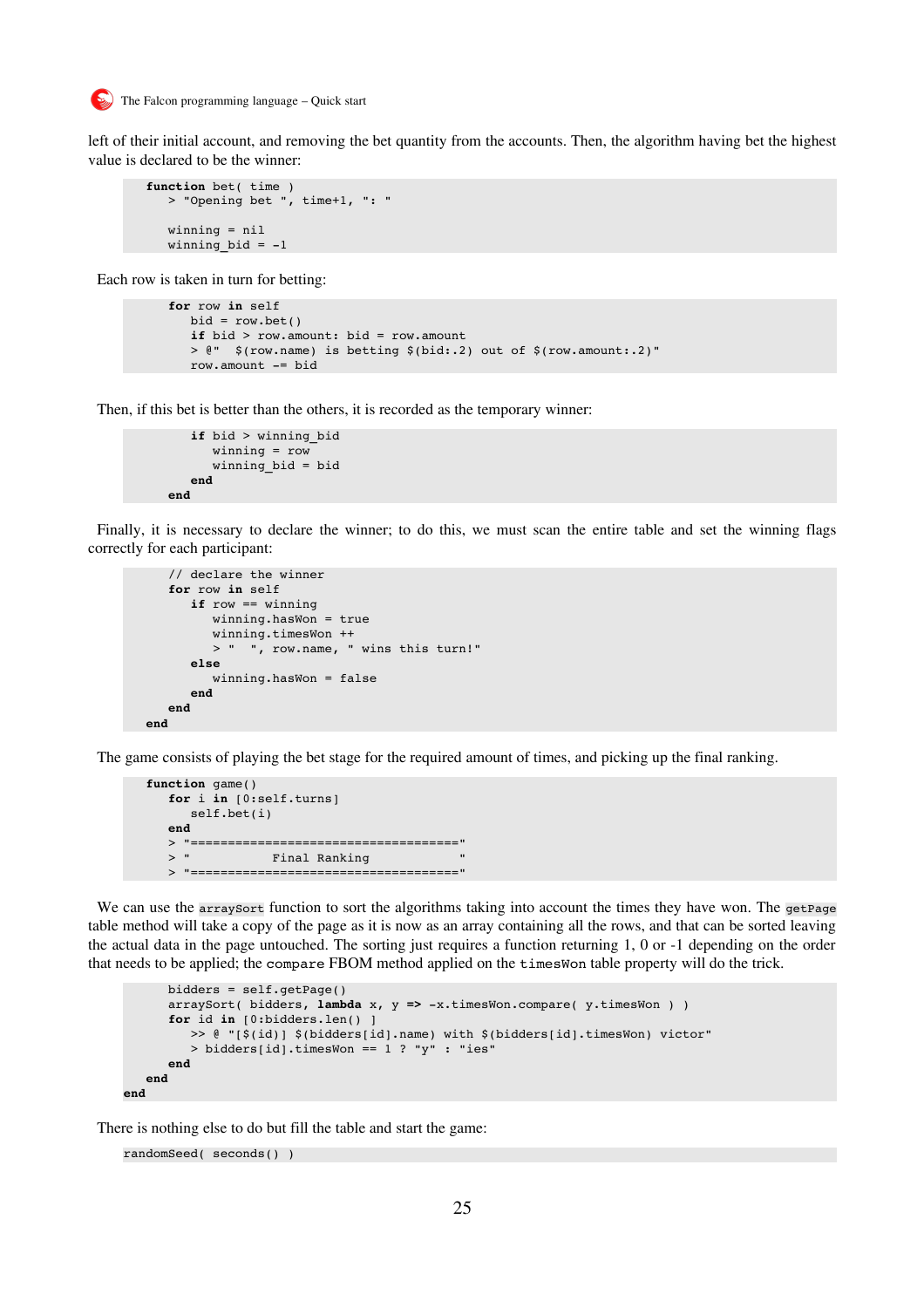```
bt = BidTable( 100, 6)bt.addAlgorithm( "Mr. fix", betFixed )
bt.addAlgorithm( "Random-san", betRandom )
bt.addAlgorithm( "Herr Double", betDouble )
bt.game()
```
The method bidding of the Table class does more or less what the bidding function we have created does in a table: it calls a method stored in a column, recording the one that returned the highest value and returning it. However, the loop in the bid method of this sample is not just selecting the row with the algorithm returning the highest value; it also changes the status of each row. Because of this, we'll need an extra column to store a method that does some house cleaning before and after the call of the betting algorithms:

```
function genericBetting()
   bid = self.bet()   if bid > self.amount: bid = self.amount
      > @"  $(self.name) is betting $(bid:.2) out of $(self.amount:.2)"
      self.amount = bid
      return bid
end
```
We may store this generic cleanup routine in another column, as column wide data, so that it will be used if the corresponding cell is nil when the bid is performed:

```
class BidTable(amount, turns) \
            from Table( [ "name", "bet", "amount", "hasWon", "timesWon", genbid|genericBetting ] )
   amount = amount   turns = turns
      function addAlgorithm( name, func )
            self.insert( 0, [name, func, self.amount, false, 0, nil] )
      end
```
Notice the genbid column, which is given nil in addAlgorithm.

Now the bet function can be simplified:

```
   function bet( time )
            > "Opening bet ", time+1, ": "
      winner = self.bidding( 'genbid' )
      > "  ", winner.name, " wins this turn!"
            winner.timesWon ++
```
Instead of clearing all the hasWon properties during the genbid calls, and then setting the value for the winner, we use this method which does the same thing in one step:

```
      self.resetColumn( 'hasWon', false, winner.tabRow(), true )
   end
```
The rest of the program is unchanged.

The method choice is similar to bidding, but it calls a generic function provided during the call. As choice calls the given function passing it one row at a time, we have to change each reference the generic betting function into:

```
function genericBetting( row )
   bid = row.bet()   if bid > row.amount: bid = row.amount
      > @"  $(row.name) is betting $(bid:.2) out of $(row.amount:.2)"
      row.amount = bid
      return bid
end
```
Then, just change the self.bidding call to

```
winner = self.choice( genericBetting )
```